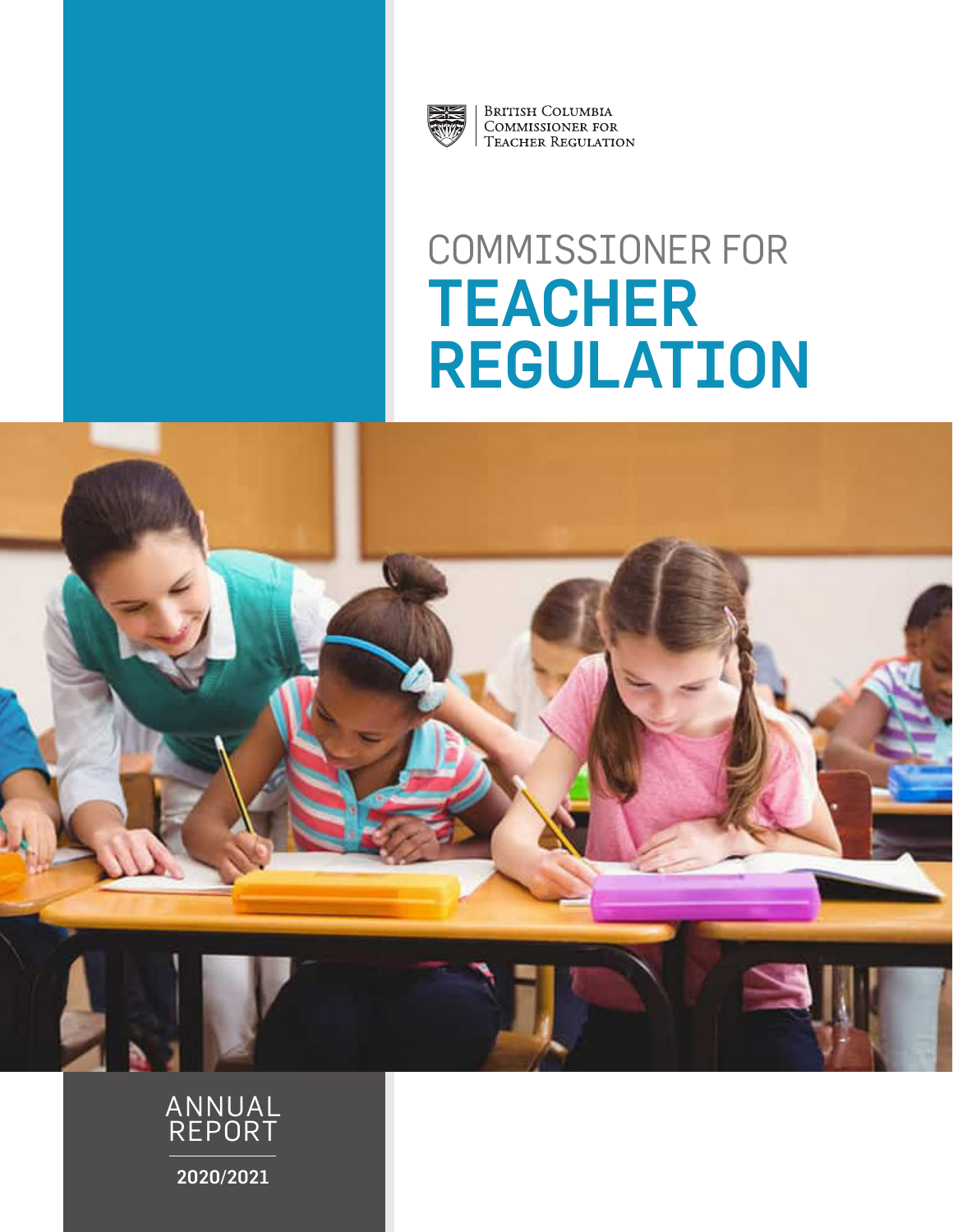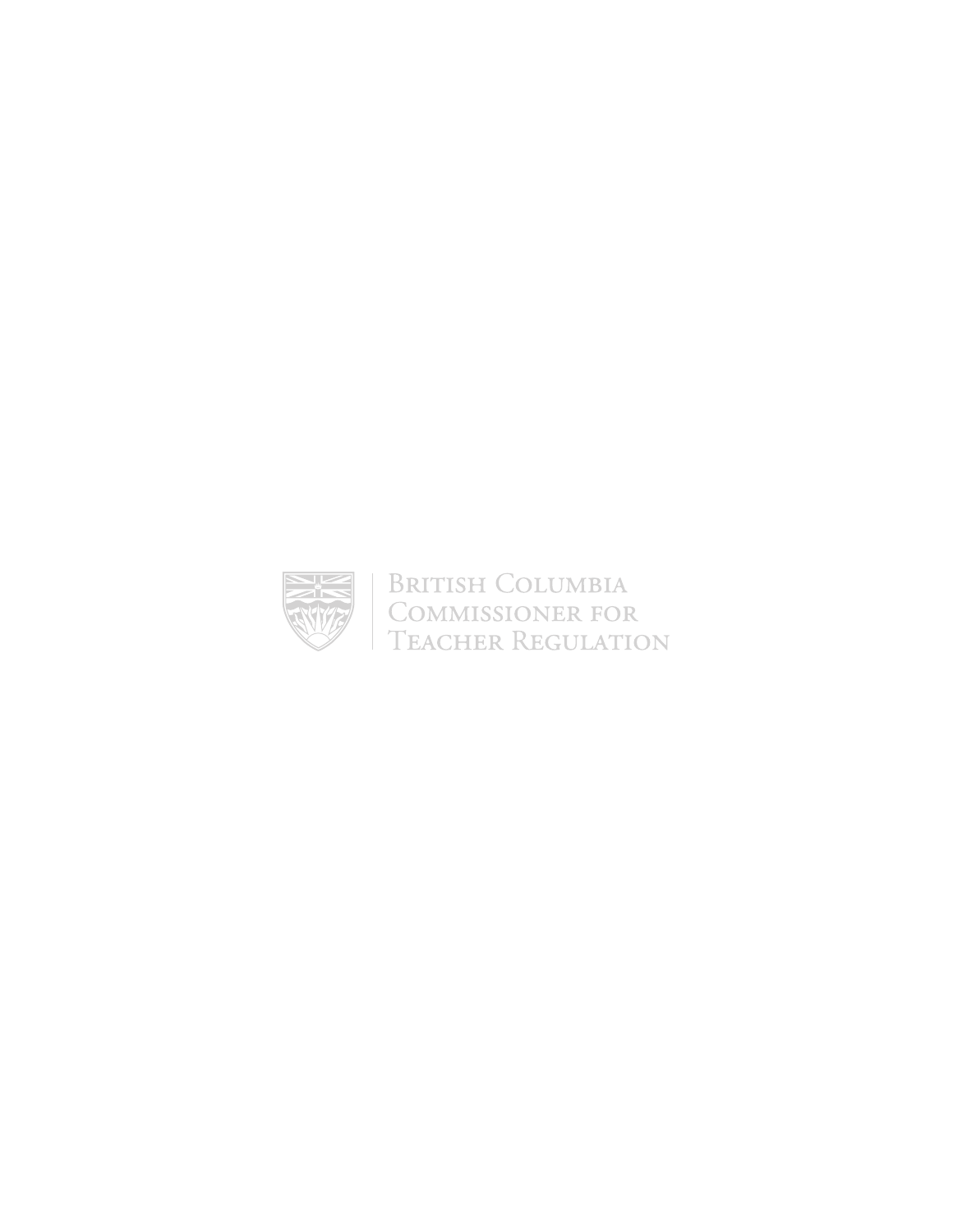

**BRITISH COLUMBIA COMMISSIONER FOR TEACHER REGULATION** 

September 30, 2021

The Honorable Jennifer Whiteside Minister of Education PO Box 9045 Stn Prov Govt Victoria, BC V8W 9E2

Dear Minister Whiteside:

It is my honour to present to you the 2020-2021 Annual Report for the Office of the Commissioner for Teacher Regulation. This report covers the period from July 1, 2020 to June 30, 2021.

This report has been prepared and submitted in accordance with section 5 of the *Teachers Act*.

Sincerely,

Howard L. Kushner Commissioner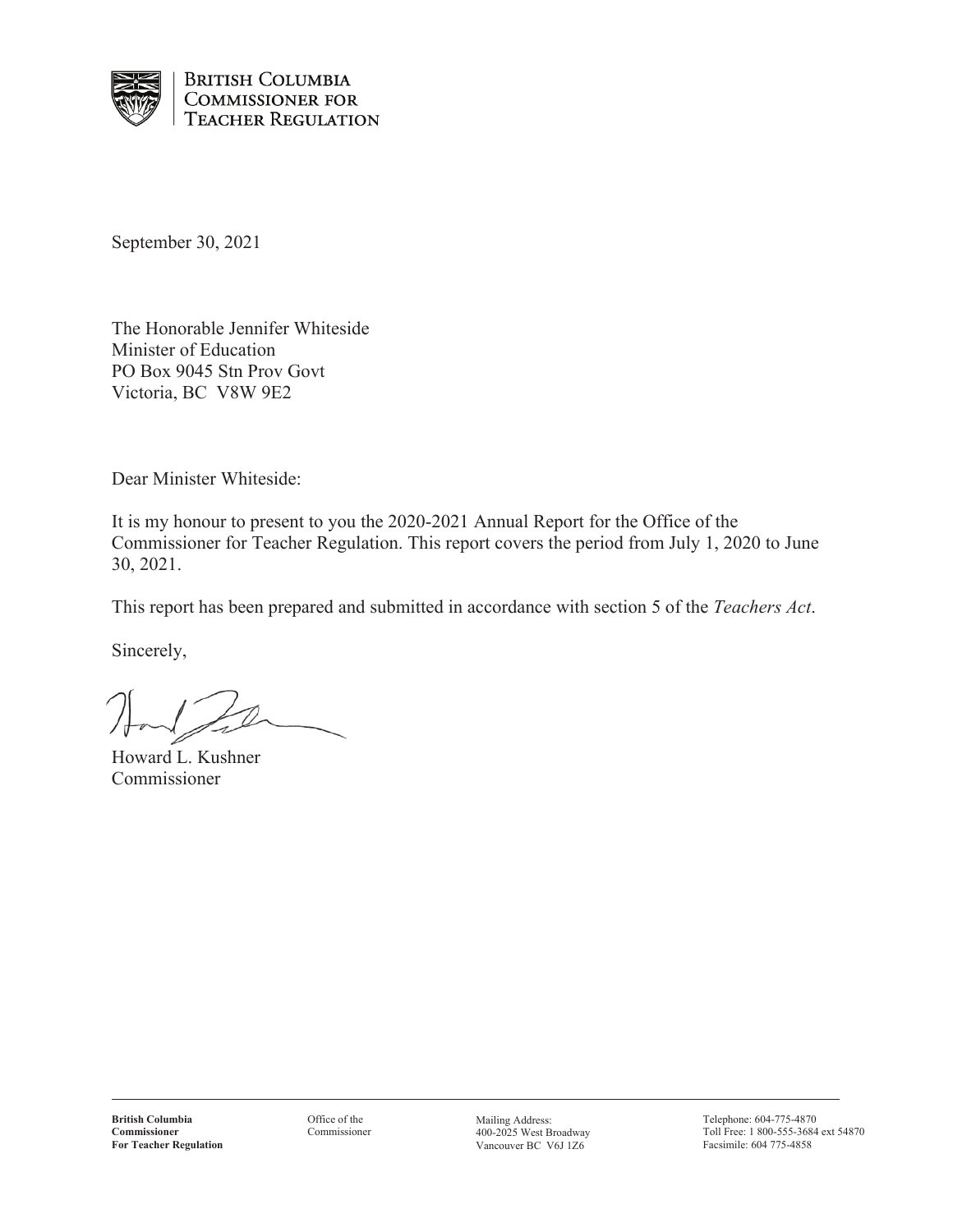## **Table of Contents**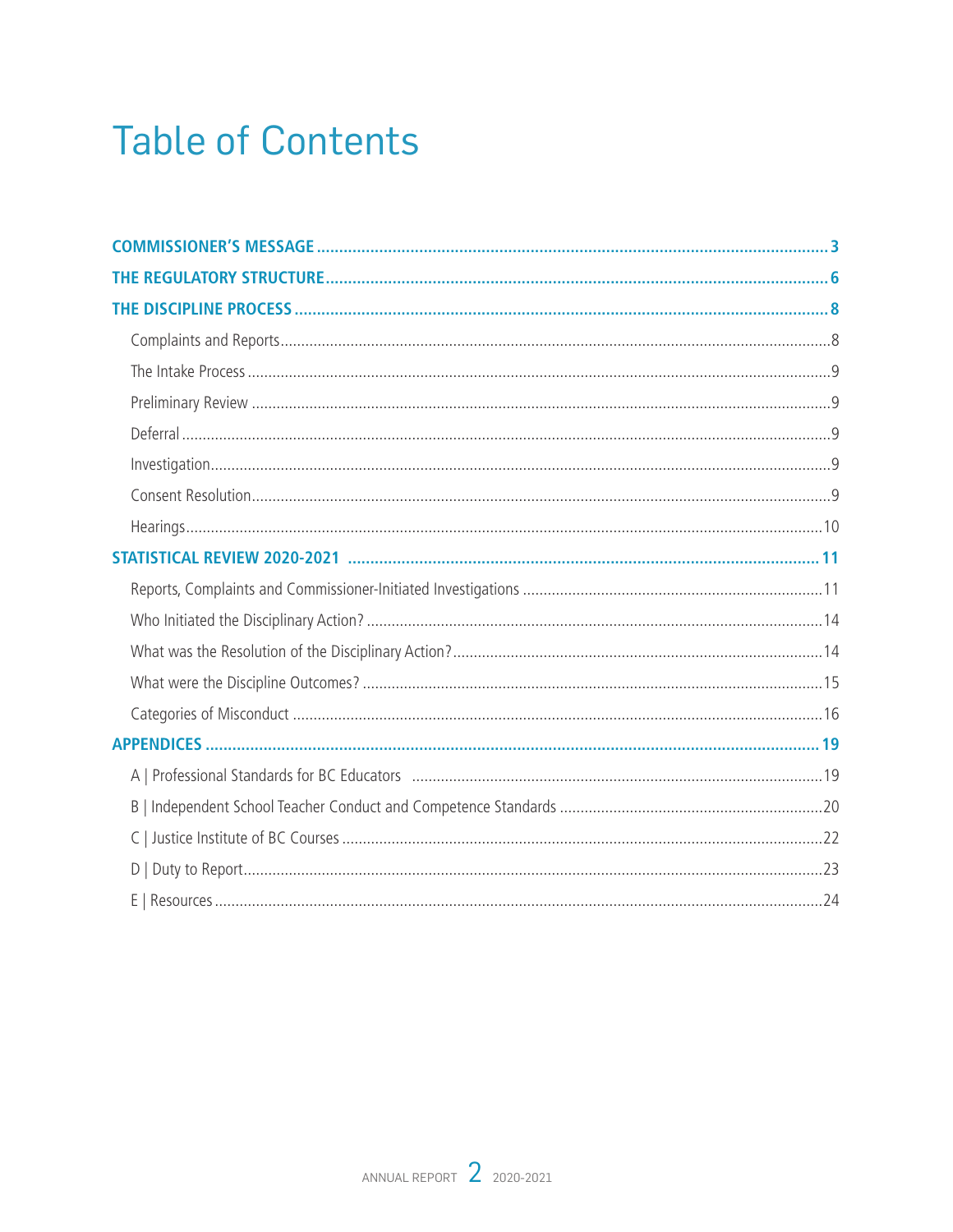## <span id="page-4-0"></span>Commissioner's Message



It is an understatement to say that 2020-2021 was an unusual and challenging year. The coronavirus pandemic impacted all of us in both our personal and professional lives. Its impact on our educational system and on our teachers was substantial with school shutdowns, remote learning, establishment of cohorts, social distancing, and masks. It made for a challenging year for teachers<sup>1</sup> and a challenging year for the Office of the Commissioner (the Office).

The pandemic had both a substantive effect and a procedural effect on the Office. Procedurally, the Office had to shift to an extended "work-from-home" model with a limited number of persons physically present in the office. As the pandemic ebbed and flowed so too did the number of people who continued to work in the actual office. Kudos to all the staff and to the

Vancouver Management Team for their hard work in ensuring a safe and secure working environment for the staff.

Substantively, in some ways, 2020-2021 was no different than past years. The Professional Conduct Unit staff of the Ministry of Education who, by delegation, do the administrative, intake, investigatory and hearing work necessary for the operation of the Office, continued to do their work. They received reports from school authorities and complaints about teachers from parents and guardians. They prepared matters for preliminary review and conducted investigations to obtain additional information including written responses from teachers and virtual interviews of witnesses and teachers. The volume of work remained roughly the same. Two hundred seventy-five files were opened, and 245 files were closed. We received 100 complaints about teachers in the public school system, which is the highest number since the Office was established. Otherwise, the numbers were consistent with previous years. The percentage of cases resolved at the various stages of the disciplinary process and the percentage of various discipline outcomes were similar to past years (see graphs on pages 11-15).

<sup>1</sup> In this report, the term "teacher" refers to an individual who holds a Certificate of Qualification, a Letter of Permission or an Independent School Teaching Certificate. "Teacher" includes superintendents, principals, vice-principals, and classroom teachers.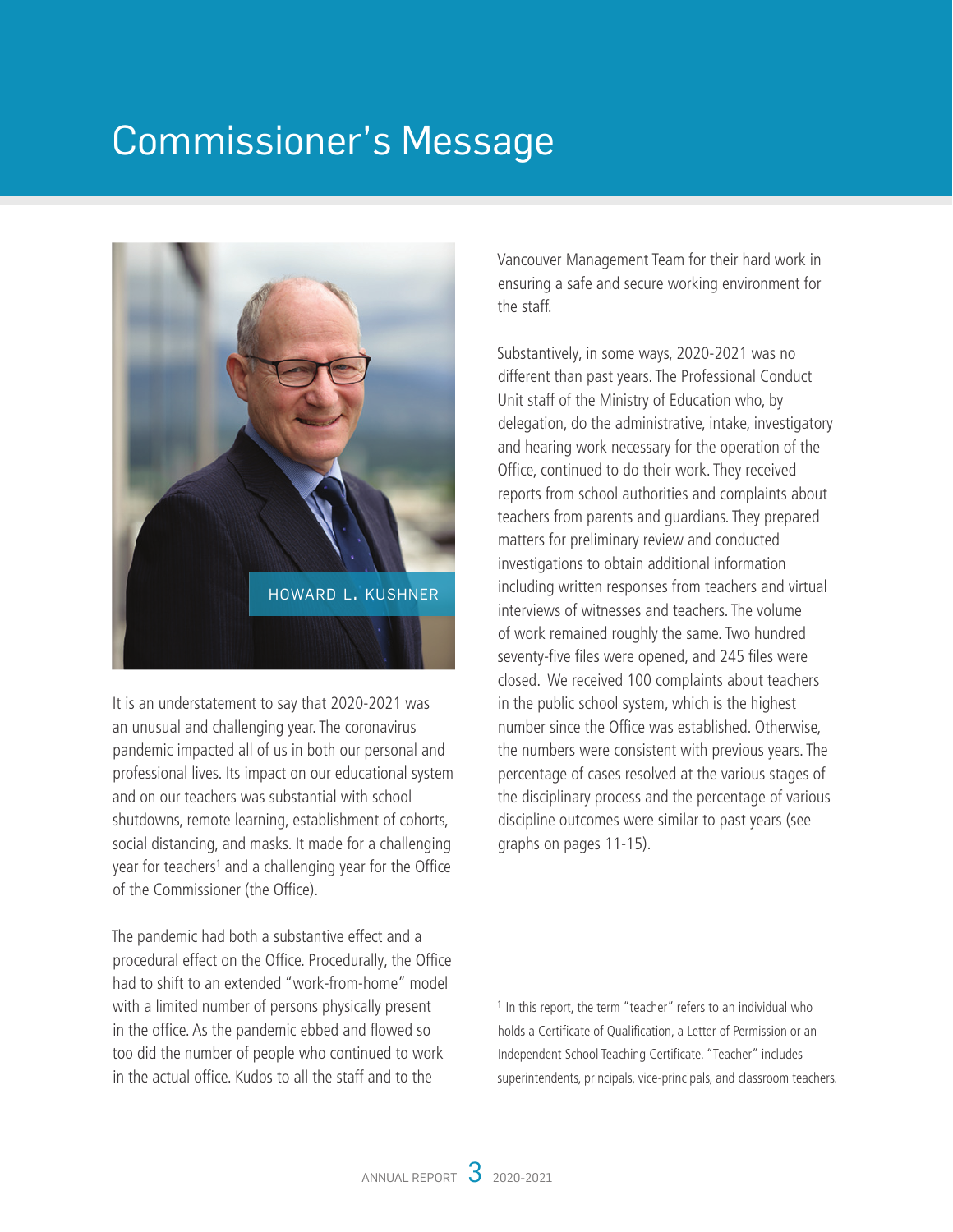As in the past, the success of the Office in achieving its mandate is in large part due to the hard work of the staff of the Ministry of Education and the Ministry of the Attorney General and their willingness to adapt to a changing work environment.

But the pandemic did have a significant impact on teachers, both directly and indirectly. The Office received reports and complaints about the failure to follow social distancing rules, about mask wearing or lack thereof and about teachers expressing their personal views about the pandemic and the steps being taken by schools to respond to the pandemic. These reports and complaints were sometimes about teachers not enforcing certain rules or failing to follow health protocols and sometimes about teachers enforcing rules and health protocols. I would call these types of cases the "direct impact" cases. The pandemic resulted in new rules and health protocols and there was a legitimate expectation that teachers would comply. When they failed to do so or when a complainant was upset that the rules were being enforced in a particular manner or way, the investigations were relatively straightforward and focused on whether the rules and/or health protocols were or were not being followed and if not, why.

The more challenging cases were the "indirect impact" cases. These cases involved a teacher allegedly engaging in inappropriate behaviour such as yelling at students, physically interfering with students, or embarrassing or humiliating students by their comments or actions. Sometimes the teacher's behaviour related to one particular student, sometimes to a group of students or a whole class. The teacher explained their behaviour as arising out of stress – behaving out of character due to being stressed by

the pandemic. Examples of these stressors included teachers themselves or their family members having risks of serious health consequences from the pandemic. Or there are other stressors in their life and the pandemic is one more stressor – the proverbial straw that broke the camel's back – that caused the inappropriate emotional or physical interaction with the students. In some cases, the classroom environment, such as music and physical education classes, wherein the teacher has contact with a number of different students throughout the day, contributes to the stress.

These "indirect cases" can be more challenging to deal with. In these cases, it is important to realize that the teacher is not only reacting to the actions of the student(s) or class but is also reacting to the stressors. The analysis is not simply on what happened but also on why it happened. If the alleged breach of standards is substantiated, the analysis of any disciplinary consequences may include consideration of a number of factors. Examples may be the recognition of the stressors on the teacher, their conduct in dealing with the stressors, and the recognition that the teacher may benefit from a refresher course in classroom management or counselling in areas of stress management. The analysis may also involve looking at past behaviour to see whether similar reactions to stress have arisen before and what steps the teacher has taken to alleviate or respond to the stressors.

It is imperative to remember that students are entitled to a safe and secure learning environment and that loss of control by a teacher is not in itself acceptable. Stress as an explanation for a breach of standards is not new, and the pandemic has had a stressful impact on all of us. Depending on the seriousness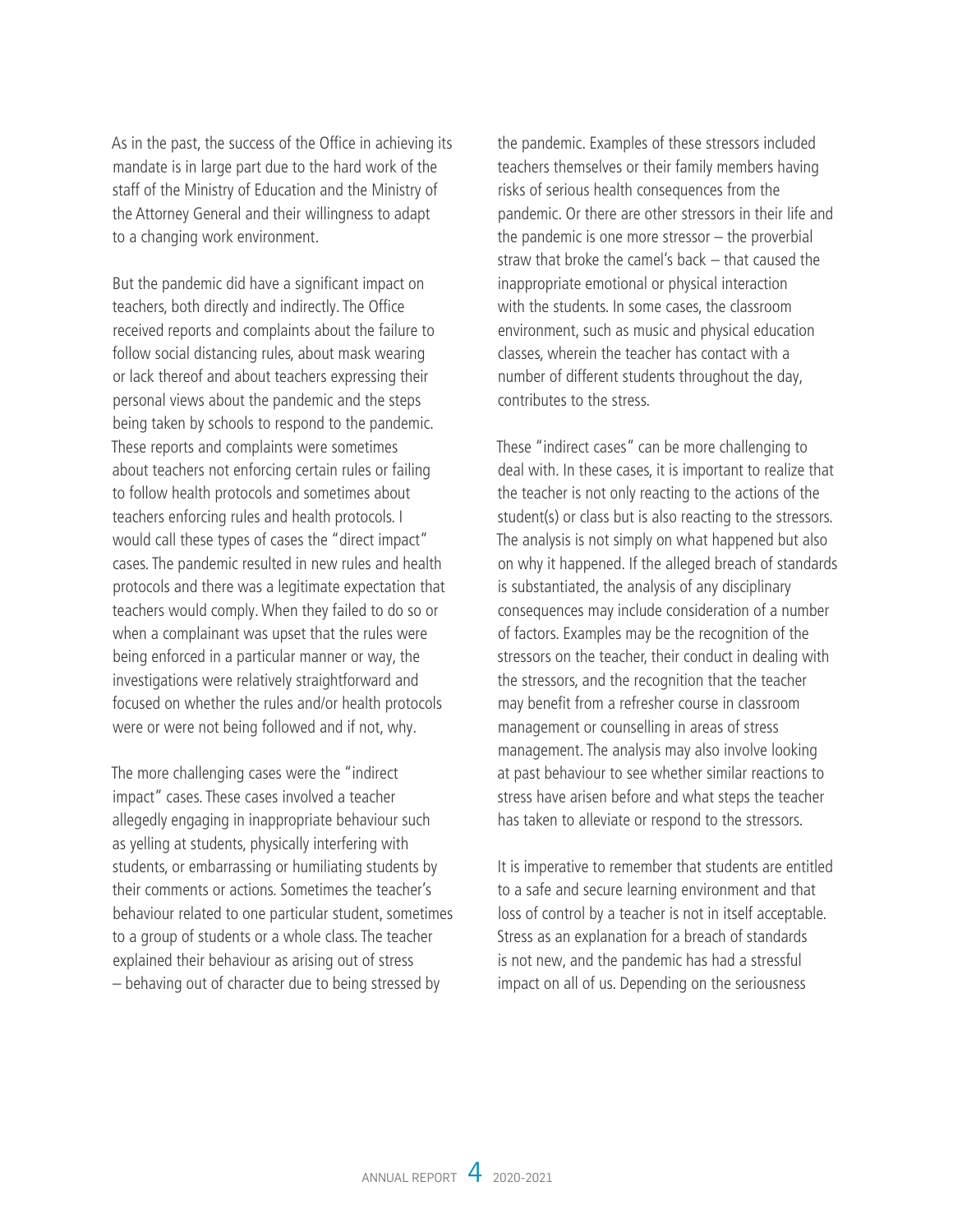of the breach and the nature of the stressors, a non-disciplinary outcome involving course work or counselling may be sufficient.<sup>2</sup>

As we adjust to a "new normal," whatever that may look like, it is important to recognize that these "indirect impact" cases become less about the pandemic and more about how teachers recognize and respond to the "ordinary stressors" in their life in order to ensure that the classroom remains safe and secure and that the students are supported.

The last point I wish to make is that although 2020- 2021 was a difficult year, teachers in this province

stood tall and responded to the challenges in front of them as professionals. By definition, in my role as Commissioner for Teacher Regulation, I deal with allegations of misconduct and wrongdoing. It is important to acknowledge that what I see represents a very, very small percentage (less than 0.5 percent) of teachers. I want to take this opportunity to express my thanks and appreciation to teachers for their hard work and dedication. Our future lies in our children and their success is impacted by their interaction with their teachers.

<sup>2</sup> As an aside, these types of disciplinary outcomes illustrate that a "No Further Action" outcome may still involve a breach of the standard but, in a particular circumstance, a formal disciplinary outcome may not be required.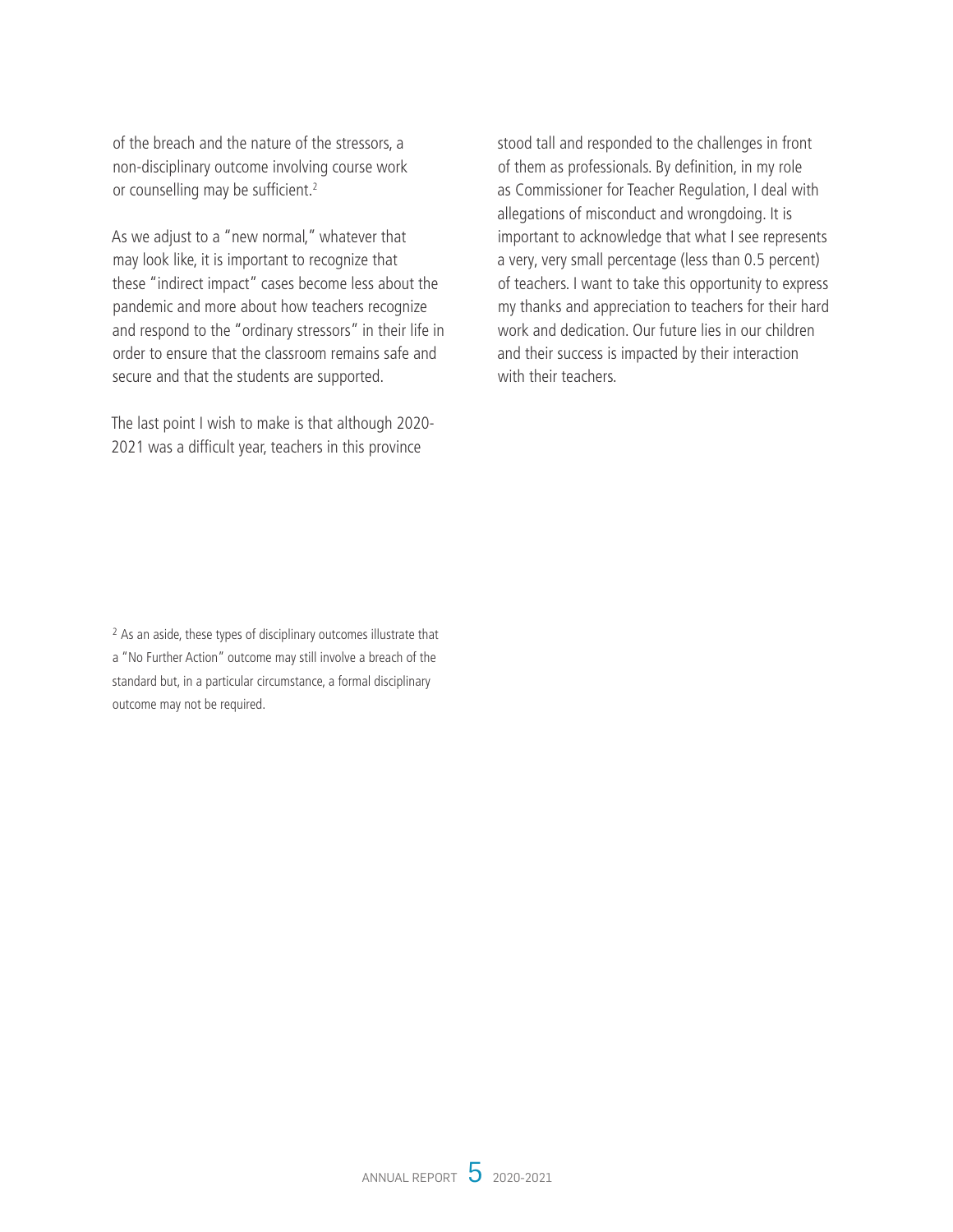## <span id="page-7-0"></span>The Regulatory Structure

The regulatory structure for BC certified teachers, administered by the Ministry of Education, consists of five separate and distinct bodies. Each plays a unique role under the Teachers Act.



In this report, the term "teacher" refers to an individual who holds a Certificate of Qualification, a Letter of Permission or an Independent School Teaching Certificate. "Teacher" includes superintendents, principals, vice-principals, and classroom teachers.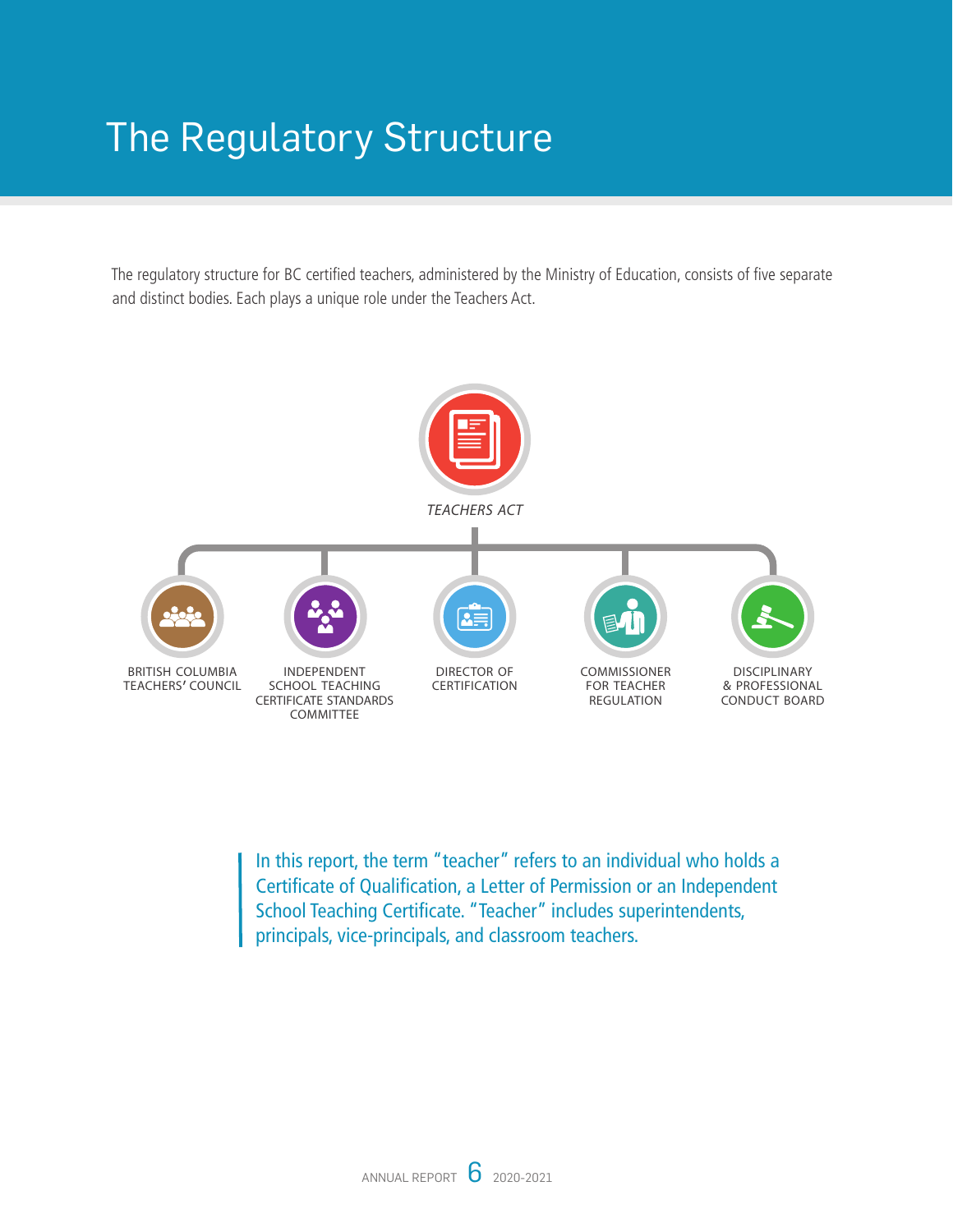

## Commissioner for Teacher Regulation

- Receives reports and complaints regarding teacher conduct and competence.
- Oversees all disciplinary processes for teachers working in the public and independent school systems.
- Conducts preliminary reviews of certification appeals.
- Appoints three-member hearing panels to consider evidence and submissions at discipline hearings.
- Appointed by Lieutenant Governor-in-Council.
- Is supported by the Professional Conduct Unit of the Ministry of Education.



## Disciplinary and Professional Conduct Board

- Consists of nine BC Teachers' Council members appointed by the Minister.
- The Commissioner draws from this group as well as a pool of lay people with legal/adjudicative experience to serve on three-member hearing panels.



## Director of Certification

- Issues, suspends and cancels Certificates of Qualification, Independent School Teaching Certificates and Letters of Permission.
- Maintains the Online Registry of Certificate Holders, their certificate status, and any disciplinary action, if relevant. This list is publicly accessible on the Ministry of Education website.
- Ministry of Education staff member.



## BC Teachers' Council

- Consists of 15 elected or appointed members, and one non-voting Ministry of Education representative, for a total of 16 members.
- Sets certification standards for applicants, sets competence and conduct standards for applicants and certificate holders, sets teacher education program approval standards, and determines if teacher education programs meet these standards.



## Independent School Teaching Certificate Standards Committee

- Consists of three members who have been appointed by the Minister of Education.
- Establishes the standards that are required to be issued and to maintain an independent school teaching certificate.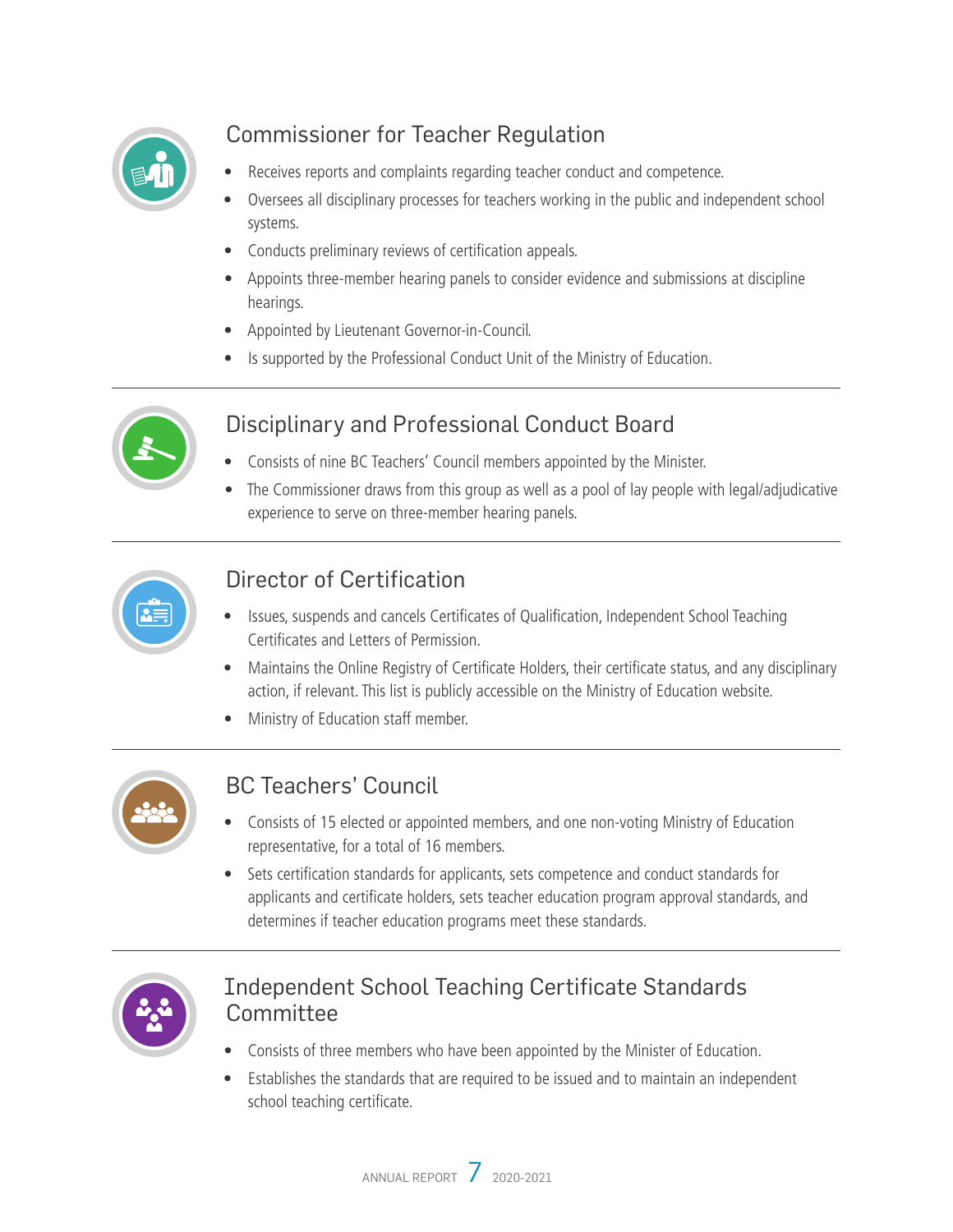## <span id="page-9-0"></span>The Discipline Process

## Complaints and Reports

The School Act, Independent School Act, and Teachers Act consider a range of misconduct and incompetence that may be the subject of discipline at the regulatory level, from behaviour that harms, disadvantages or endangers students, to actions that bring the teaching profession into disrepute. When determining if a teacher's behaviour amounts to misconduct or incompetence, the conduct is measured against established sets of regulatory standards. In the case of teachers holding a certificate of qualification, the conduct is assessed against the Professional Standards for BC Educators (see Appendix A) as established by the British Columbia Teachers' Council under the Teachers Act; for teachers holding an independent school teaching certificate, the conduct is assessed against the Independent School Teacher Conduct and Competence Standards (see Appendix B) as established by the Independent School Teaching Certificate Standards Committee under the Independent School Act.

Under the Teachers Act, the discipline process can be initiated through three different avenues: when I receive a report from a school district or independent

school authority, when a member of the public submits a complaint about a teacher's misconduct or incompetence, or when I open an investigation upon becoming aware of a possible breach of the two different sets of standards (Standards for Educators in British Columbia). Legally, a school board or independent school principal must make a report to me when a teacher has been suspended, disciplined for serious misconduct or dismissed. If a teacher resigns, the superintendent or independent school principal must report the circumstances if it is in the public interest to do so. In addition, the superintendent or independent school principal must make a report, if it is in the public interest, when a teacher's conduct or competence is considered to be in breach of the Standards for Educators in British Columbia.

A Commissioner-initiated investigation may be triggered in a variety of ways, including publication of a media report, receipt of a self-report from a teacher or upon notification from the Ministry of Public Safety & Solicitor General or the Ministry of Attorney General.

Examples of reports and complaints that I receive include inadequate classroom management; physical, verbal or sexual misconduct; anger management issues; possession of child pornography; failure to supervise students; and off-duty misconduct.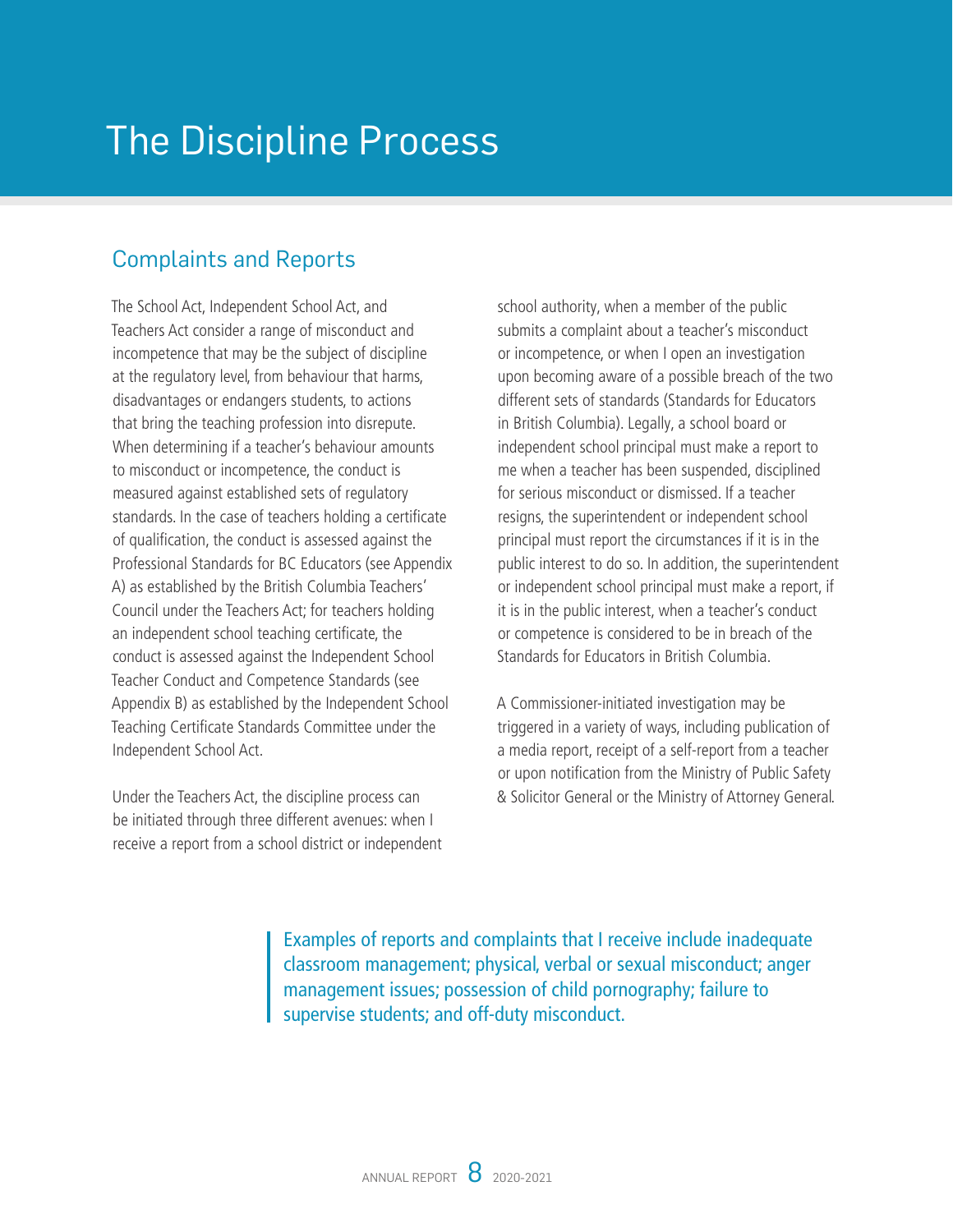## <span id="page-10-0"></span>The Intake Process

Reports and complaints containing allegations of teacher misconduct/incompetence are handled administratively by intake officers in the professional conduct unit (the PCU). Intake officers play an important role as they are the first point of contact with the public, school boards and independent school authorities. Their role is to guide individuals through the complaint and report processes, offer information about any related legislation and ensure that anyone submitting a complaint understands the importance of providing accurate information. Intake officers create a file for each matter received, and they ensure that all the necessary documentation and data is available to allow me to conduct a preliminary review of the report or complaint.

## Preliminary Review

Each report or complaint that is submitted to me undergoes a preliminary review. During this process I examine, with the PCU staff, any material that accompanies the complaint or report. The Teachers Act provides that I determine whether:

- the matter is not within my jurisdiction (i.e., whether the matter relates to a current or previously certified teacher),
- the matter is frivolous or made in bad faith,
- the matter has no reasonable prospect of resulting in an adverse finding by a hearing panel,
- it is not in the public interest to take any further action, and
- the matter has not been pursued in a timely manner.

If any of these factors apply, I may decide to take no further action. During the 2020-2021 school year, 26 percent of complaints and reports were dismissed at this stage in the disciplinary process. If additional

information is required following a preliminary review, I may direct the matter to the investigation process for further evidence gathering.

## Deferral

In some cases, I may defer a misconduct or incompetence matter while another process is concluded, such as a criminal court process or a medical or treatment process when the behaviour that gave rise to the conduct coincided with alcohol use, drug dependency or psychiatric disorders. With the conclusion of the other process, or if there is sufficient information to allow me to proceed with the regulatory discipline process, I may refer the file to investigation, propose a consent resolution, issue a citation or take no further action.

## **Investigation**

An investigation determines and records the facts pertaining to a complaint or report; it does not provide recommendations for resolution. The investigative report that is generated by the office is usually shared with the teacher who is under investigation. The teacher is provided the opportunity to identify errors or to explain any facts included in the report, which may prompt further examination. After the investigation process, I review the matter further with PCU staff and the Ministry of Attorney General lawyers who have been assigned to assist me. In the 2020-2021 school year, most of the investigations conducted resulted in a decision to take no further action following an investigation or other process. Otherwise, the matter typically enters the consent resolution stage.

## Consent Resolution

As an alternative to a hearing, the Teachers Act provides for a consent resolution process. Most of the cases resulting in disciplinary action are resolved through this voluntary process. At any time after a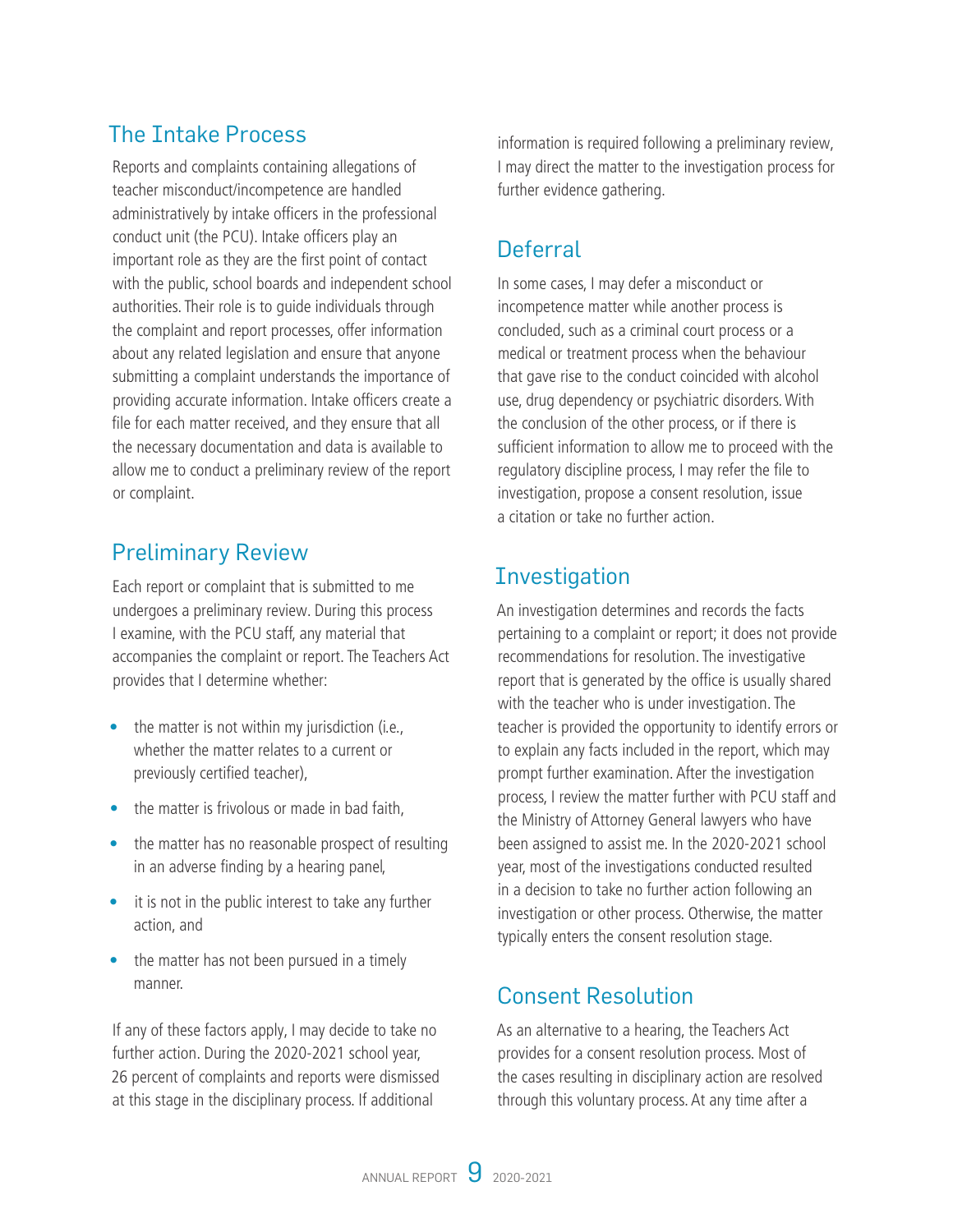<span id="page-11-0"></span>preliminary review and before a hearing, I may offer or accept a consent resolution agreement. When I offer consent resolution, an agreement is drafted and provided to the teacher or the counsel representing the teacher. The agreement contains:

- the terms agreed upon by both the Commissioner and the teacher;
- one or more admissions of professional misconduct or incompetence related to a report, complaint or a Commissioner-initiated investigation; and
- the discipline consequences (e.g., reprimand, suspension or cancellation of a certificate or a requirement to undertake remedial education).

The terms in a consent resolution agreement are typically proposed with a time limit, which is meant to encourage the prompt resolution of the matter before a citation for a hearing is issued, announced publicly and scheduled before a panel. The matter can still be concluded at any time before it proceeds to the hearing.

The disciplinary outcome of the consent resolution process varies depending on the misconduct or incompetence of the teacher. Outcomes can range from a reprimand to the cancellation of the teaching certificate. A record of all disciplinary matters and outcomes is maintained and is available at [https://](https://www2.gov.bc.ca/gov/content/governments/organizational-structure/ministries-organizations/boards-commissions-tribunals/commissioner-for-teacher-regulation/discipline-outcomes-statistics) [www2.gov.bc.ca/gov/content/governments/](https://www2.gov.bc.ca/gov/content/governments/organizational-structure/ministries-organizations/boards-commissions-tribunals/commissioner-for-teacher-regulation/discipline-outcomes-statistics) [organizational-structure/ministries-organizations/](https://www2.gov.bc.ca/gov/content/governments/organizational-structure/ministries-organizations/boards-commissions-tribunals/commissioner-for-teacher-regulation/discipline-outcomes-statistics) [boards-commissions-tribunals/commissioner-for](https://www2.gov.bc.ca/gov/content/governments/organizational-structure/ministries-organizations/boards-commissions-tribunals/commissioner-for-teacher-regulation/discipline-outcomes-statistics)[teacher-regulation/discipline-outcomes-statistics.](https://www2.gov.bc.ca/gov/content/governments/organizational-structure/ministries-organizations/boards-commissions-tribunals/commissioner-for-teacher-regulation/discipline-outcomes-statistics)

## **Hearings**

Reports and complaints that are not resolved after a preliminary review, the investigative process, or that cannot proceed further with consent resolution, move ahead to a citation and hearing.

The Teachers Act provides that I establish a panel to conduct a hearing and that each panel consists of three members. Two individuals are selected from a pool of nine Disciplinary and Professional Conduct Board members, and one individual is selected from a pool of lay people with legal experience and/or experience participating in administrative hearings.

Unless a panel determines otherwise, all hearings are open to the public. Under the Teachers Act, the panel can decide to close all or part of a hearing if it determines that the interests of a person affected by the proceedings or the public interest outweigh the benefits to the public of a public hearing.

After a hearing is held, a panel must decide if the teacher is guilty of professional misconduct, conduct unbecoming or incompetence, or whether a citation should be dismissed and no further action taken. If misconduct or incompetence is found, the panel determines the consequences, which could include a reprimand, a suspension, the placement of limitations or conditions on a teaching certificate or the cancellation or no reissuance of a teaching certificate. The panel is required to give written reasons for its decisions. These decisions are published and are available online, unless the panel determines that doing so would cause significant hardship to a person who has been harmed by the teacher.

The hearing panels' reasons for decision provide guidance in the resolution of other disciplinary cases and may encourage those cases to be settled by consent.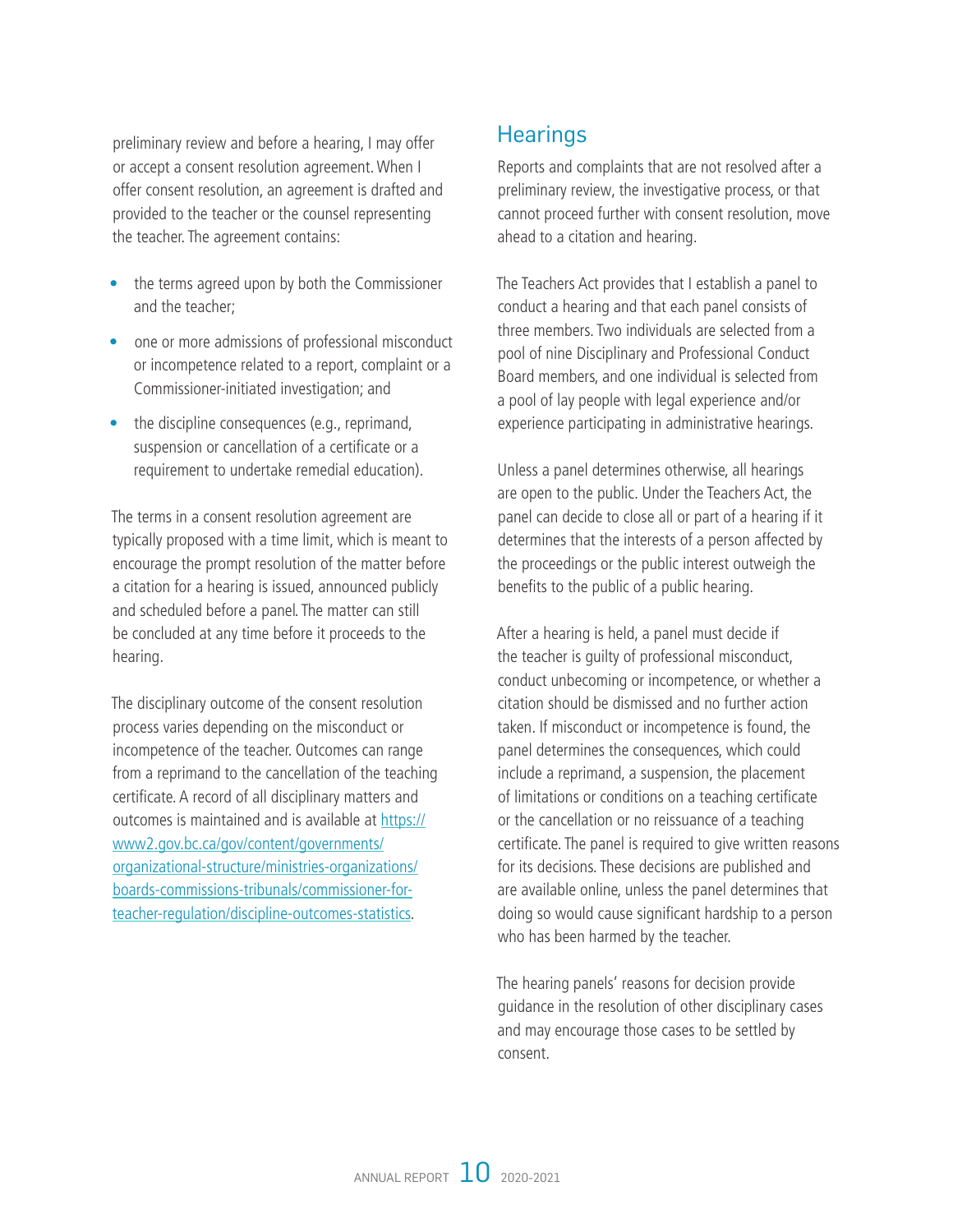## <span id="page-12-0"></span>Statistical Review 2020-2021

### Reports, Complaints and Commissioner-Initiated Investigations

REPORTS RECEIVED - PUBLIC SCHOOL TEACHERS 160 **141 <sup>136</sup> <sup>141</sup> <sup>142</sup> <sup>131</sup> <sup>138</sup>** 120 Number of Reports **124** Number of Reports **116** 80 40  $\boldsymbol{0}$ 2013/14 2014/15 2015/16 2016/17 2017/18 2018/19 2019/20 2020/21

The statistical review for 2020-2021 presents the statistics by school year only.



**REPORT:** a written report to the Commissioner about a teacher who has been suspended, dismissed, disciplined for misconduct that involves physical harm to a student, sexual abuse or sexual exploitation of a student, has caused significant emotional harm to a student; or is believed to have breached the Standards for Educators in British Columbia.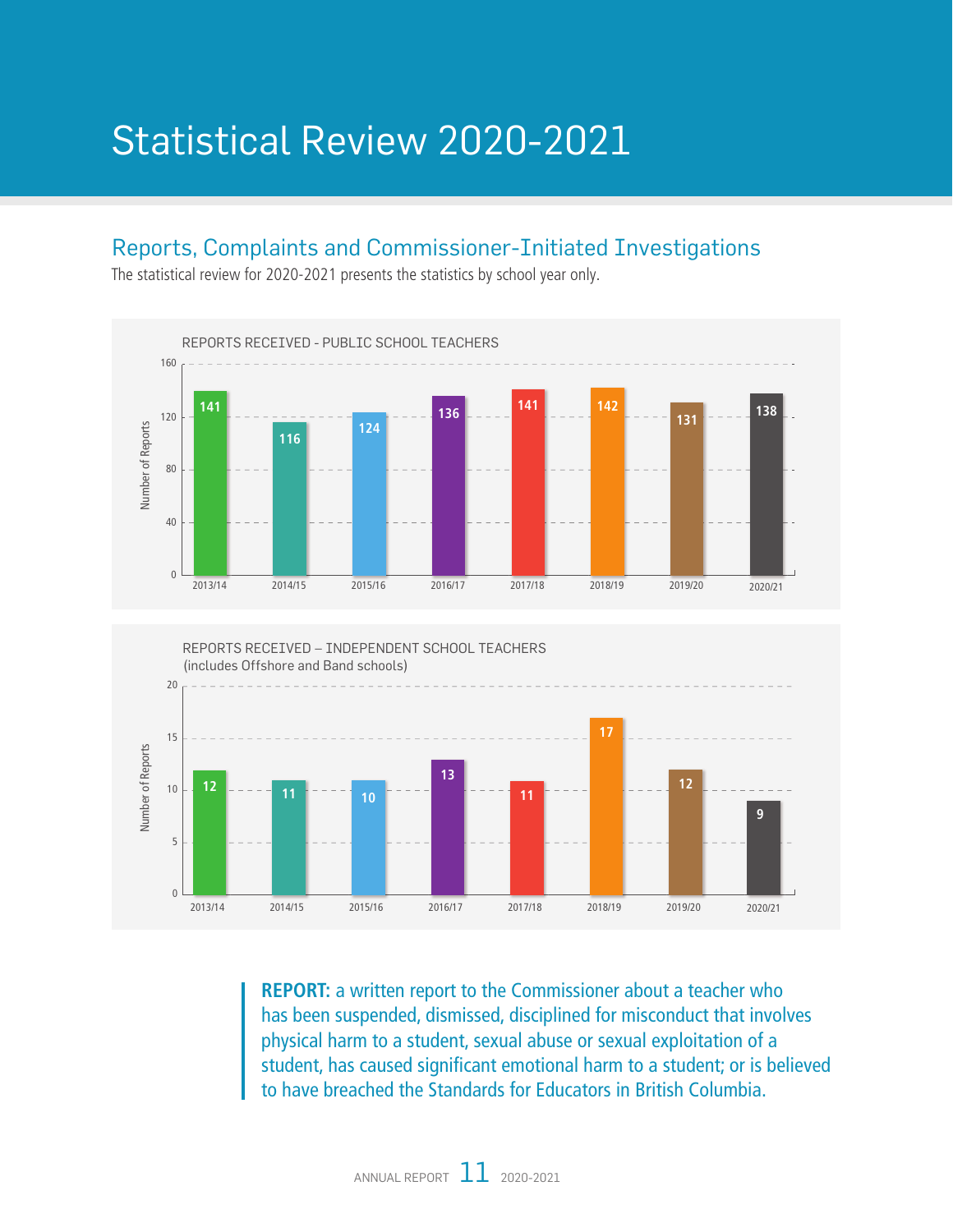



**COMPLAINT:** a written complaint, usually from a member of the public, to the Commissioner regarding the conduct or competence of a teacher who is believed to have breached the Standards for Educators in British Columbia.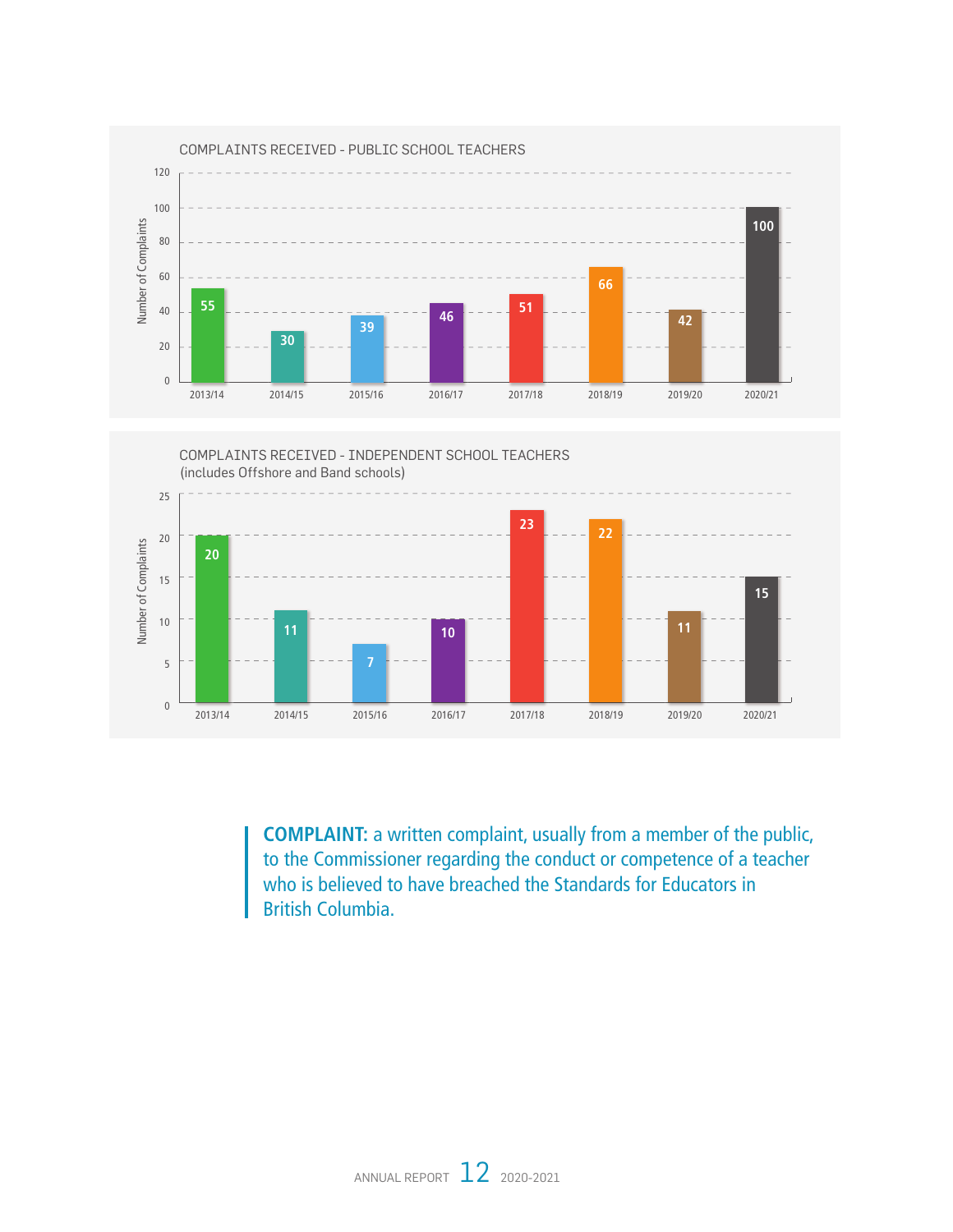



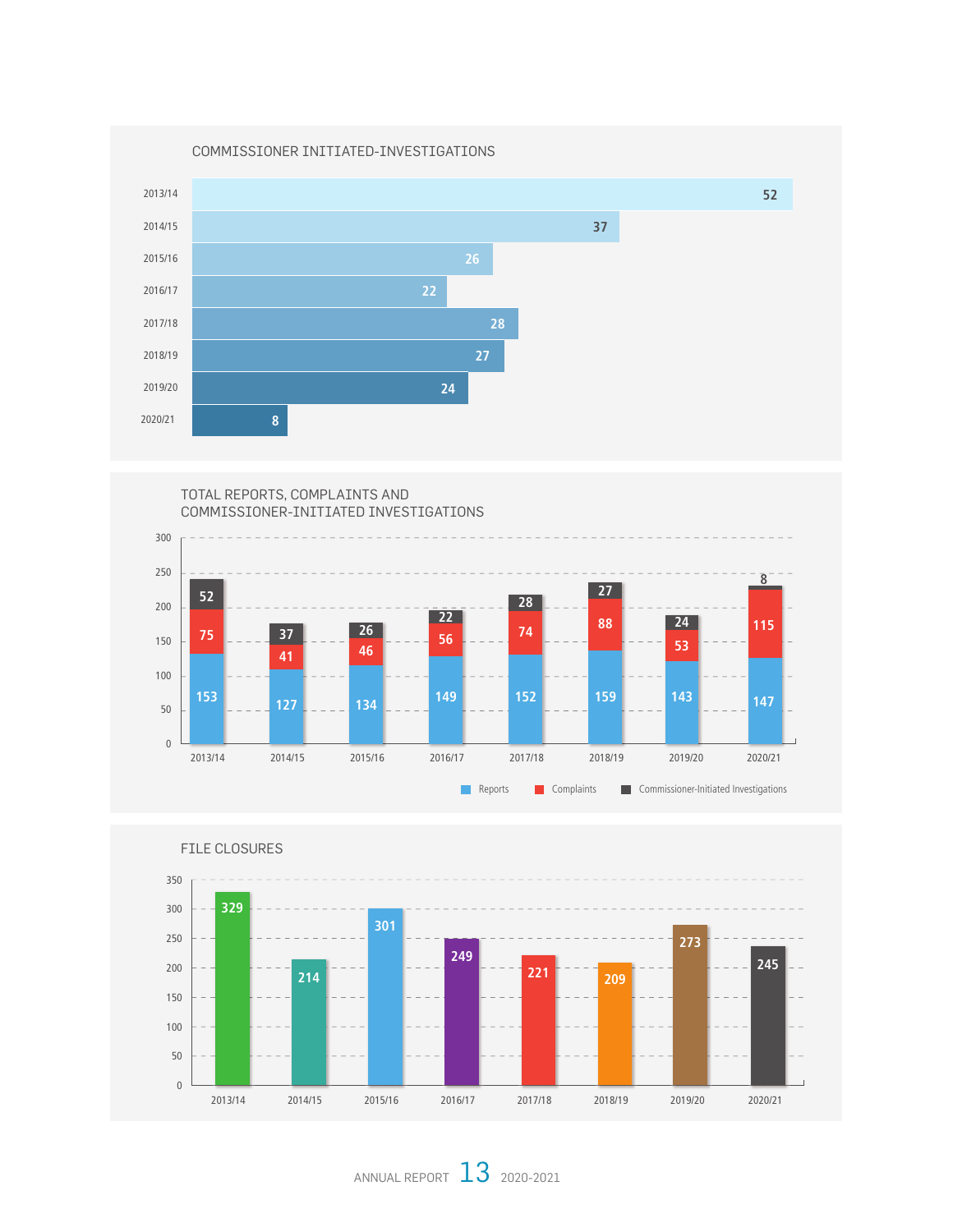## <span id="page-15-0"></span>Who Initiated the Disciplinary Action?



## What was the Resolution of the Disciplinary Action?

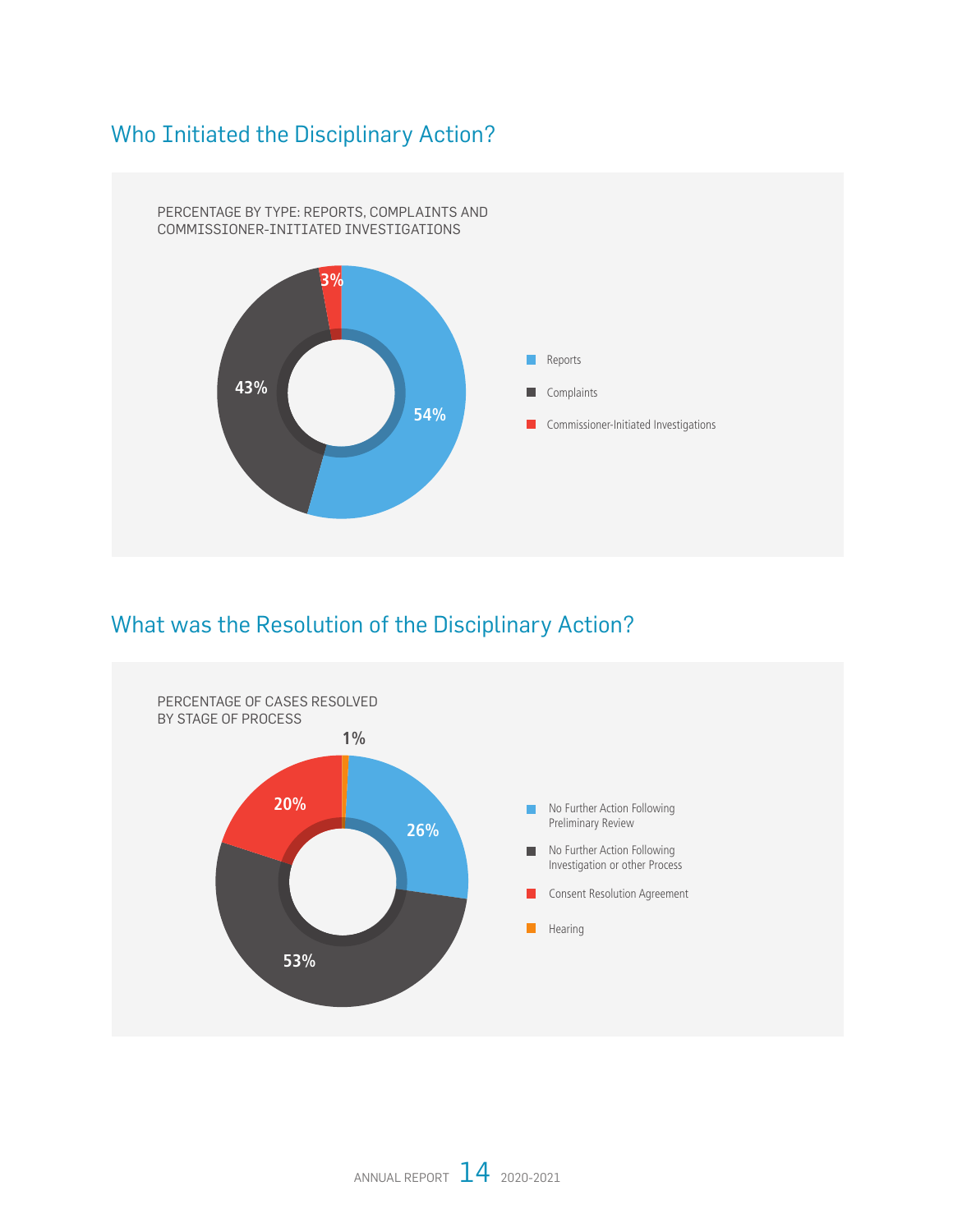## <span id="page-16-0"></span>What were the Discipline Outcomes?

The types of sanctions that may be imposed on a teacher who has been found guilty, at the regulatory level, of breaching the Standards for Educators in British Columbia are provided in the Teachers Act. The sanctions vary depending on the severity of the breach and may include:

- a reprimand;
- suspension of a teaching certificate for a fixed period, until certain conditions are met, or until an individual shows he/she is capable of teaching;
- the placement of limitations and conditions on a certificate;
- cancellation of a teaching certificate; or
- a ban on issuance of a teaching certificate for a fixed or indeterminate period of time.

The most commonly imposed sanction in the 2020-2021 school year was a suspension followed by a reprimand. In some cases, there was also the imposition of a requirement that the teacher complete a training course. The Ministry of Education has contracted the Justice Institute of BC to provide training courses in managing conflict, classroom management and professional boundaries (see Appendix C), to which we have referred teachers. The least common sanction continues to be the cancellation of a teaching certificate.



The Commissioner ensures that concerns about the competence and conduct of teachers are addressed independently, fairly, transparently, in a timely manner, and in the public interest.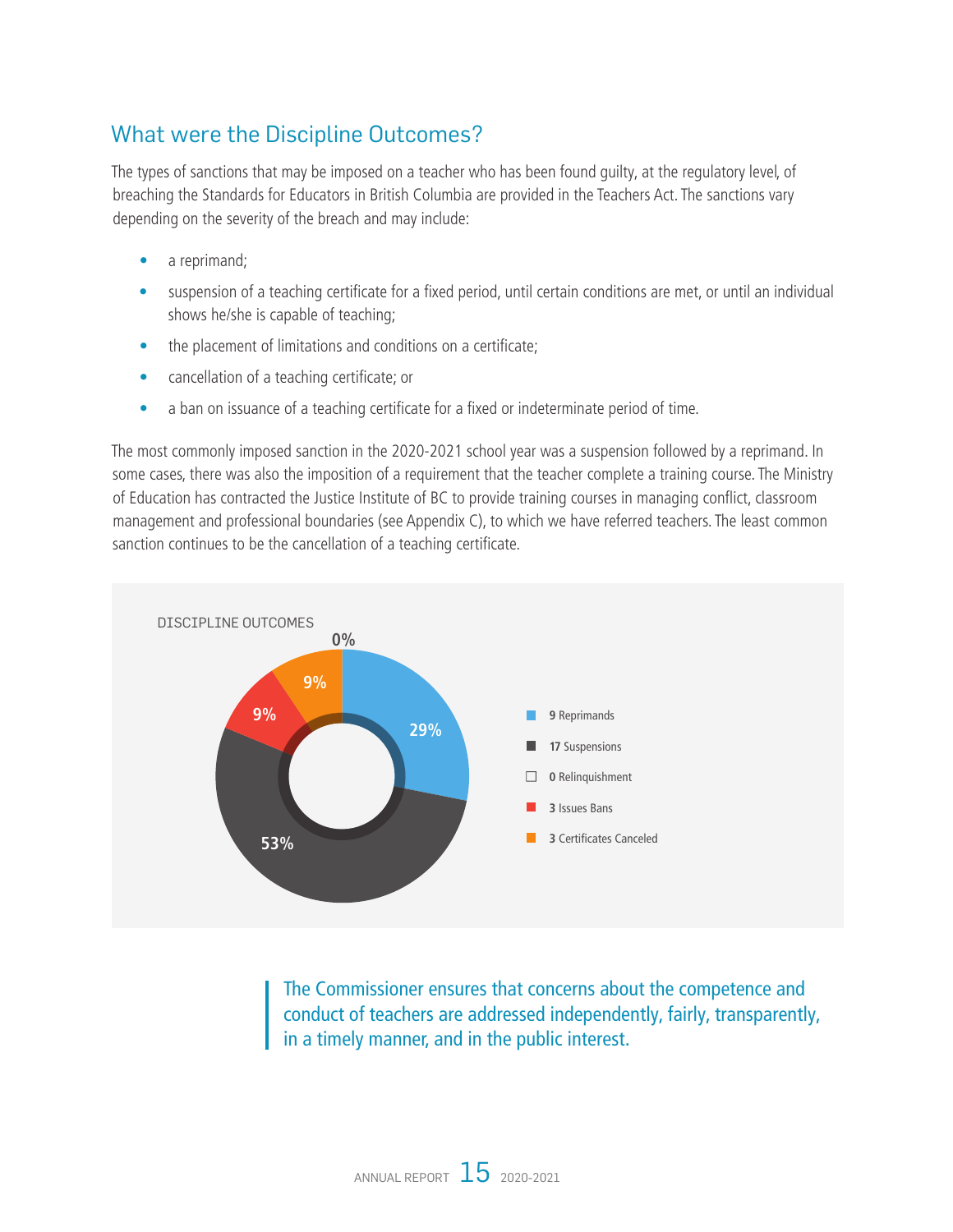## <span id="page-17-0"></span>Categories of Misconduct

The following tables show the categories of misconduct and the number of reports or complaints that fall into each category. Categories are set out in bold face and the examples of the types of misconduct included in that category are included to the right of them. In some circumstances, a report or complaint of misconduct by a teacher falls into one or more categories. As a result, the percentages showing may exceed 100 percent.

Sexual misconduct is extremely serious and will usually result in the cancellation of the teacher's teaching certificate and the likelihood that he or she will be barred from teaching children for life. Even the accusation of sexual misconduct damages a teacher immeasurably. Sexual misbehaviour, especially toward a child over whom a teacher exercises authority, carries a stigma that exceeds most other forms of misconduct. Extreme care is exercised in dealing with complaints of this nature. Behaviour that exposes a student to physical or emotional harm is also singled out by the legislation for special scrutiny.

Tracking of the categories started in January 2017. Previously, misconduct was more broadly categorized. This table reflects the 270 reports, complaints or Commissioner-initiated investigations received in the 2020-2021 school year.

| <b>Category</b><br><b>Descriptor</b> | <b>Examples</b>                                                                                                                                                                                                                                                                                       | <b>Number</b> | <b>Percent</b> |
|--------------------------------------|-------------------------------------------------------------------------------------------------------------------------------------------------------------------------------------------------------------------------------------------------------------------------------------------------------|---------------|----------------|
| <b>Emotional harm -</b><br>student   | Yelling at students<br><b>Humiliation</b><br>Demeaning comments<br>Embarrassing students                                                                                                                                                                                                              | 126           | 45%            |
| <b>Breach of school</b><br>rules     | Failure to follow critical incident protocols<br>False reporting of student marks<br>Failure to show up for duty<br>Failure to attend to student medical emergencies<br>Failure to follow shop safety rules<br>Under the influence of alcohol or drugs at school<br>Breach of student confidentiality | 116           | 41%            |

### DIRECTLY STUDENT RELATED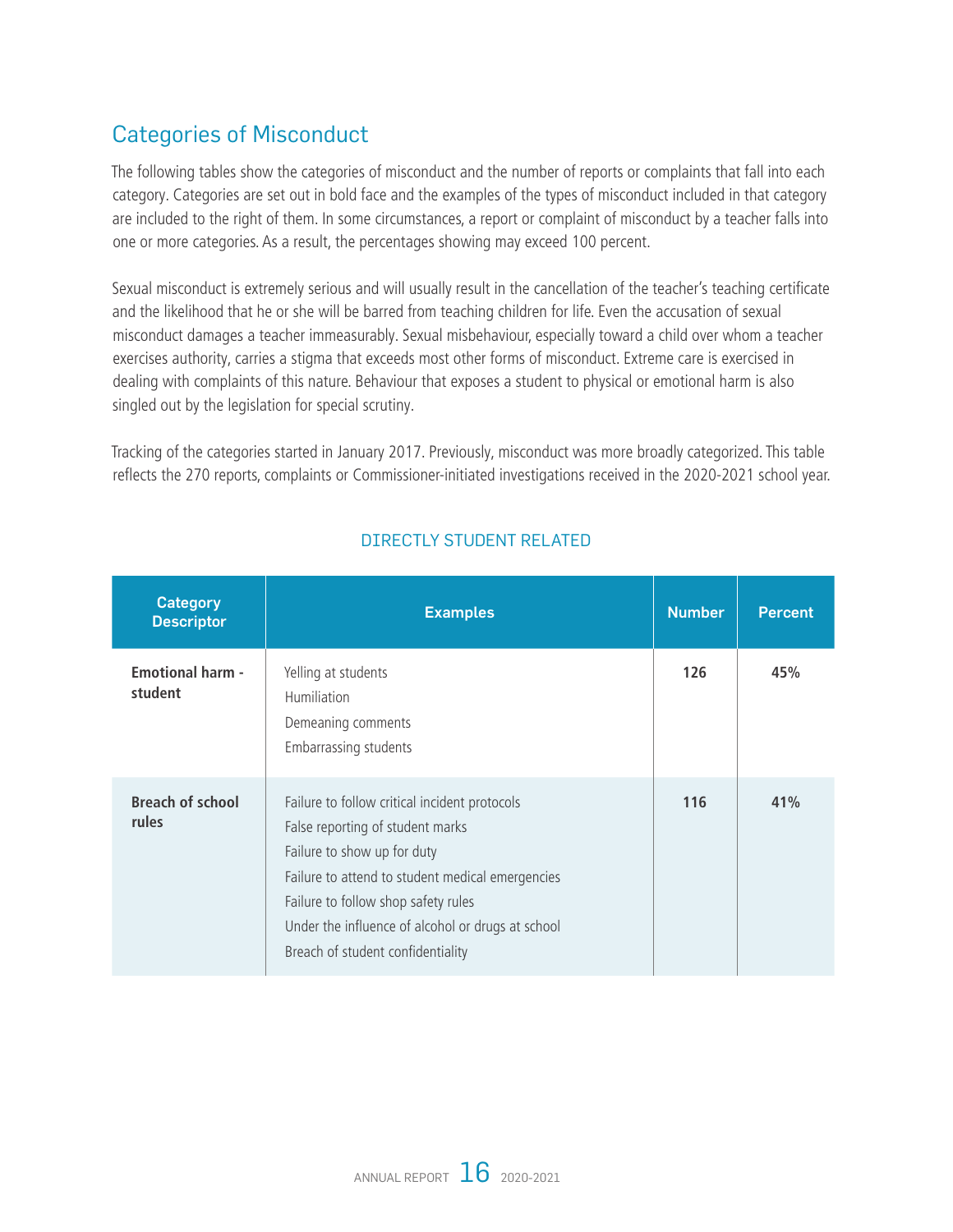| <b>Category</b><br><b>Descriptor</b>                              | <b>Examples</b>                                                                                                                                                               | <b>Number</b> | <b>Percent</b> |
|-------------------------------------------------------------------|-------------------------------------------------------------------------------------------------------------------------------------------------------------------------------|---------------|----------------|
| Inappropriate<br>behaviour before<br>the class                    | Showing inappropriate videos<br>Angry outbursts<br>Swearing<br>Yelling<br>Talking about inappropriate subjects<br>Thoughtless actions and statements                          | 53            | 19%            |
| Physical harm --<br>student                                       | Physical violence of any nature toward students                                                                                                                               | 26            | 9%             |
| <b>Boundary violation</b><br>- sexual - students<br>or minors     | Overt sexual advances<br>Grooming behaviour<br>Sexual innuendo<br>Sexual touching                                                                                             | 23            | 8%             |
| <b>Failure to</b><br>plan, manage,<br>implement or<br>record      | Lack of daily and long-term planning<br>Fails to accommodate different learning styles<br>Fails to present new content clearly<br>Reporting of student progress inadequate    | 21            | 7%             |
| <b>Special needs</b><br>student                                   | Inappropriate failure to follow -Individual Education Plans<br>Rude or taunting behaviour toward special needs students<br>Inappropriate discipline of special needs students | 16            | 6%             |
| <b>Boundary violation</b><br>- non-sexual -<br>students or minors | Inappropriately befriending student                                                                                                                                           | 14            | 5%             |
| <b>Failure to supervise</b>                                       | Losing track of students<br>Prolonged absence from classroom<br>Leaving student(s) unattended                                                                                 | 13            | 5%             |
| Social media<br>violation                                         | Posting inappropriate material on social media<br>Inappropriately communicating with students on social media<br>Disclosing private student information on social media       | 11            | 4%             |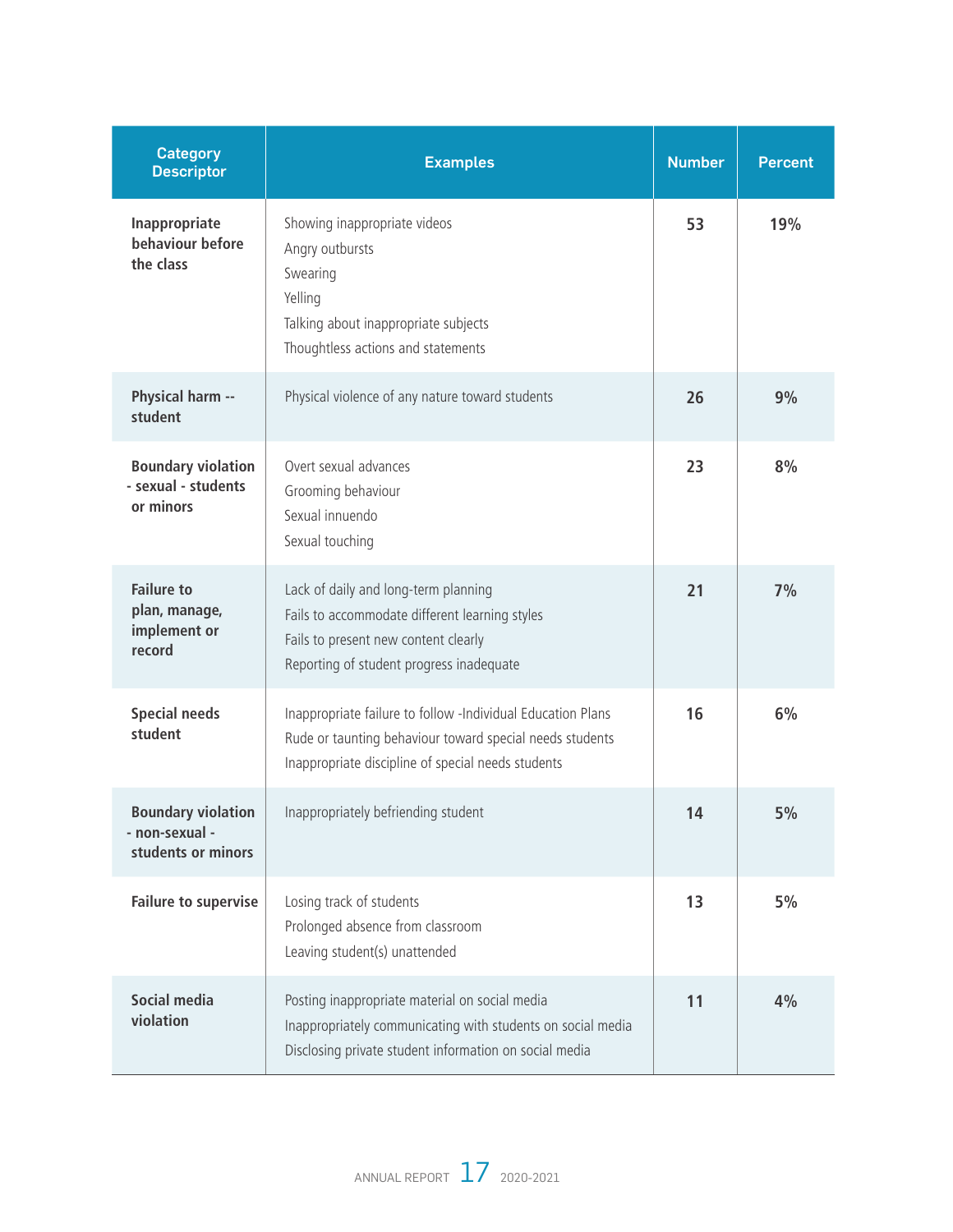| <b>Category</b><br><b>Descriptor</b>          | <b>Examples</b>                                                                                                                                                                                       | <b>Number</b>  | <b>Percent</b> |
|-----------------------------------------------|-------------------------------------------------------------------------------------------------------------------------------------------------------------------------------------------------------|----------------|----------------|
| <b>Other</b>                                  | Terminated without cause<br>Issues not school related<br>Failure to communicate with parents<br>Insubordination<br>Has received previous direction/discipline on similar issue<br>Harassment - parent | 124            | 44%            |
| Harassment - colleague                        | Harassing behaviour toward colleagues<br>Sexual harassment of colleague                                                                                                                               | 9              | 3%             |
| Failure to supervise-<br>colleague            | Principal fails to supervise teacher<br>Teacher fails to supervise education assistant                                                                                                                | 8              | 3%             |
| <b>Theft of School Monies</b>                 |                                                                                                                                                                                                       | $\overline{2}$ | $1\%$          |
| <b>Fraudulent behaviour</b>                   | Creation of fraudulent documents<br>Fraudulent claims of sick leave or other leave                                                                                                                    | $\overline{2}$ | $1\%$          |
| <b>Misappropriation of</b><br>school property |                                                                                                                                                                                                       | $\bf{0}$       | 0%             |

### NOT DIRECTLY STUDENT RELATED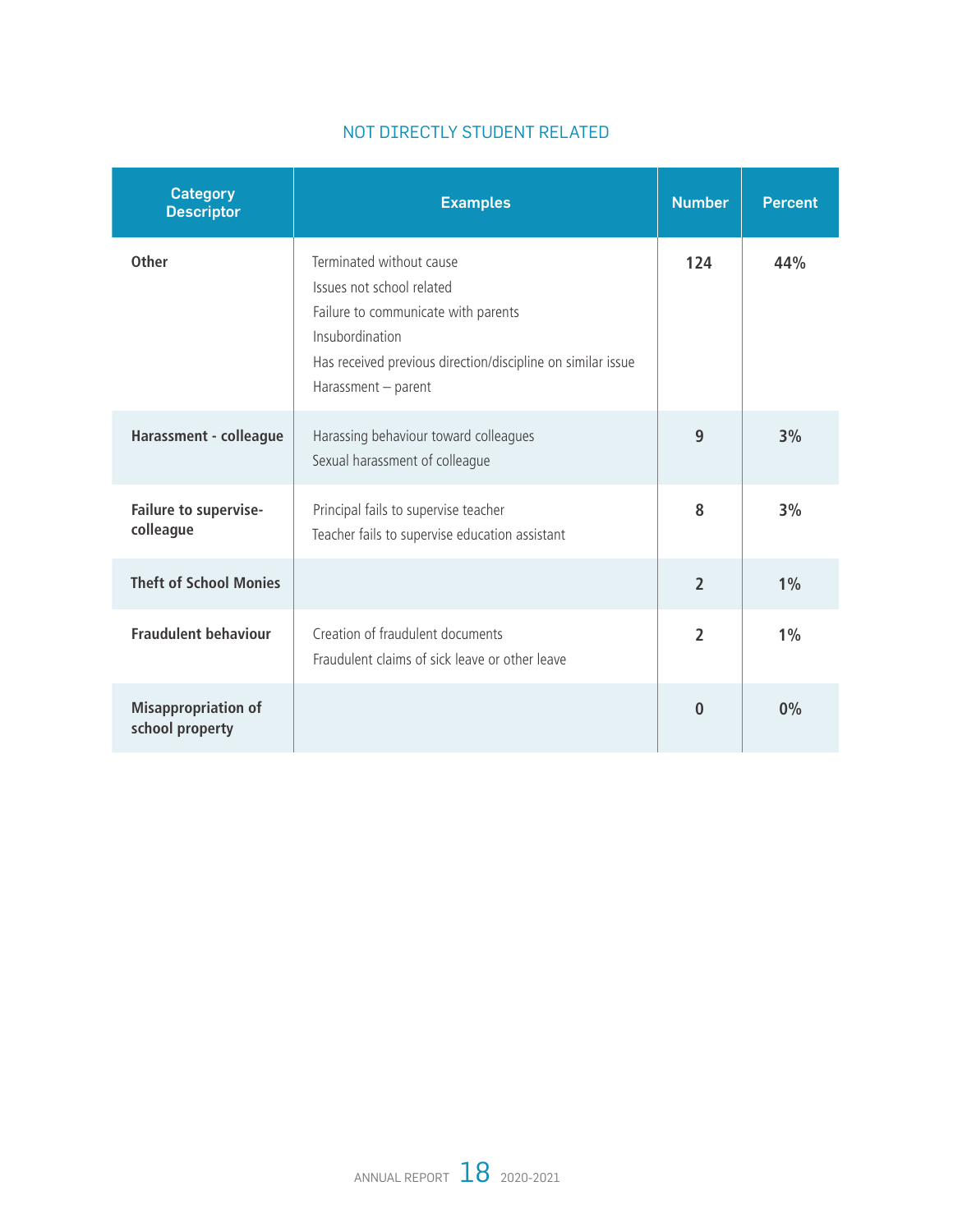## <span id="page-20-0"></span>Appendices

## A | Professional Standards for BC Educators

Established by the British Columbia Teachers' Council for individuals who hold a certificate of qualification.

#### 1. Educators value the success of all students. Educators care for students and act in their best interests.

Educators have a privileged position of power and trust. Educators are responsible for the physical and emotional safety of students. Educators respect and value the diversity in their classrooms, schools and communities, inclusive of First Nations, Inuit and Métis, and other worldviews and perspectives. Educators foster students' positive personal identity, mental and physical wellbeing, social and personal responsibility, and intellectual development. Educators engage students in meaningful participation in their own learning. Educators treat students equitably with acceptance, dignity and respect. Educators understand the importance of confidentiality, and protect student privacy, unless disclosure is required by law. Educators do not abuse or exploit students or minors for personal, sexual, ideological, material or other advantage.

#### 2. Educators act ethically and maintain the integrity, credibility and reputation of the profession.

Educators are role models. Educators are held to a higher standard and are accountable for their conduct on duty and off duty. Educators understand the law as it relates to their duties. Educators' individual conduct contributes to the perception of the profession as a whole. Educators know and recognize the importance of the Professional Standards for BC Educators.

#### 3. Educators understand and apply knowledge of student growth and development.

Educators are knowledgeable about how children and youth develop as learners and social beings. Educators demonstrate an understanding of individual learning differences and needs. Educators recognize the importance and connection of cultural identity, ways of being and worldviews to student learning. Educators use this knowledge to inform decisions about curriculum, instruction and assessment. Educators work to create a positive, safe and inclusive learning environment to best meet the diverse needs of students.

- 4. Educators value the involvement and support of parents, guardians, families and communities in schools. Educators understand, respect and encourage the participation of families and communities in student learning and development. Educators consider the perspectives of parents/guardians regarding their children. Educators communicate effectively and in a timely manner with parents/guardians.
- 5. Educators implement effective planning, instruction, assessment and reporting practices to create respectful, inclusive environments for student learning and development.

Educators have the knowledge and skills to facilitate learning for students, including learning experiences that reflect individual contexts and local environments. Educators value collaborative practice. Educators recognize and understand the interconnectedness of all aspects of teaching and learning and employ a variety of instructional and assessment strategies. Educators communicate effectively in either English or French. Educators know when to seek support for their practice and for students.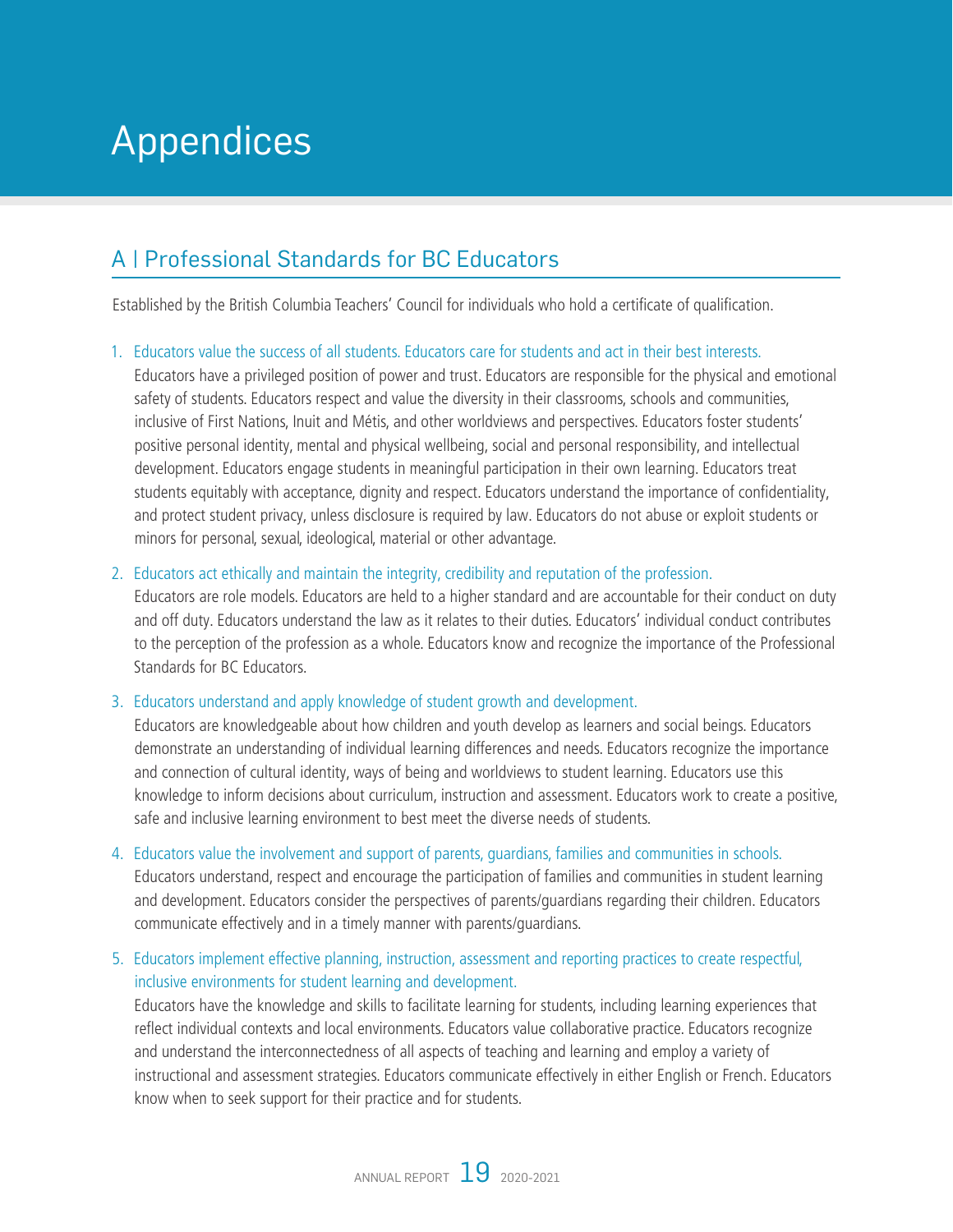#### <span id="page-21-0"></span>6. Educators demonstrate a broad knowledge base and an understanding of areas they teach.

Educators understand the curriculum and methodologies of areas they teach. Educators teach curricula from Canadian, First Nations, Inuit, Métis, and global perspectives. Educators build upon student capacity for intercultural understanding, empathy and mutual respect. Educators cultivate the values, beliefs and knowledge of Canada's democratic and inclusive society.

#### 7. Educators engage in professional learning.

Educators engage in professional learning and reflective practice to support their professional growth. Educators recognize and meet their individual professional needs through various learning opportunities. Educators develop and refine personal philosophies of education, teaching and learning that are informed by research, practice and the Professional Standards for BC Educators.

#### 8. Educators contribute to the profession.

Educators honour the profession by supporting, mentoring or encouraging other educators and those preparing to enter the profession. Educators contribute their expertise in a variety of ways, including opportunities offered by schools, districts, school authorities, professional organizations, post-secondary institutions and communities. Educators contribute to a culture of collegiality.

9. Educators respect and value the history of First Nations, Inuit and Métis in Canada and the impact of the past on the present and the future. Educators contribute towards truth, reconciliation and healing. Educators foster a deeper understanding of ways of knowing and being, histories, and cultures of First Nations, Inuit and Métis. Educators critically examine their own biases, attitudes, beliefs, values and practices to facilitate change. Educators value and respect the languages, heritages, cultures, and ways of knowing and being of First Nations, Inuit and Métis. Educators understand the power of focusing on connectedness and relationships to oneself, family, community and the natural world. Educators integrate First Nations, Inuit and Métis worldviews and perspectives into learning environments.

### B | Independent School Teacher Conduct and Competence Standards

Established by the Independent School Teaching Certificate Standards Committee for individuals who hold an independent school certificate.

#### 1. Educators value and care for all students and act in their best interests.

Educators are responsible for fostering the social, emotional, intellectual, and vocational development of students. Educators are responsible for the emotional and physical safety of students. Educators treat students with respect and dignity. Educators respect the diversity in their classrooms, schools and communities. Educators have a privileged position of power and trust. They respect confidentiality unless disclosure is required by law. Educators do not abuse or exploit students or minors for personal, sexual, ideological, material or other advantage.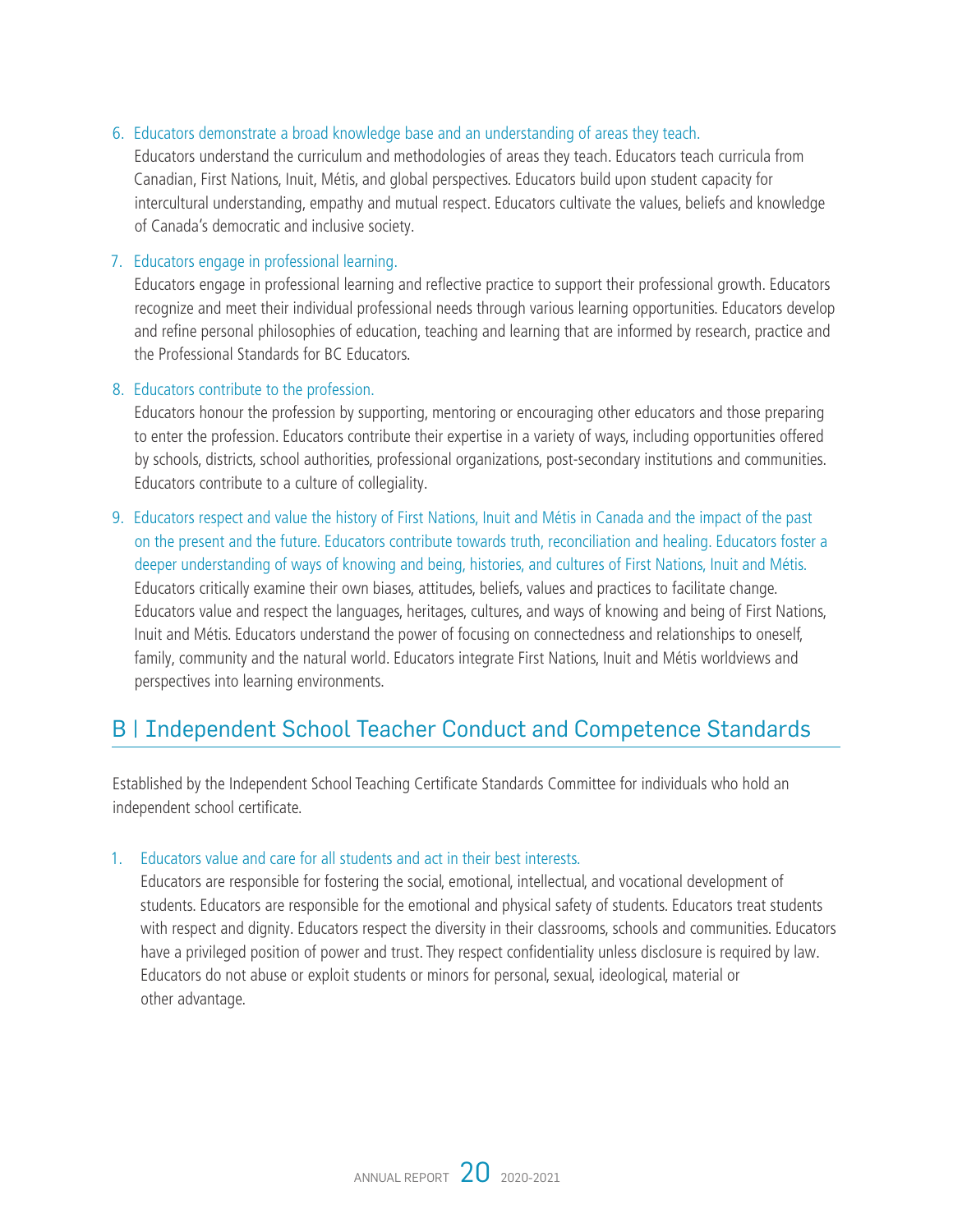#### 2. Educators are role models who act ethically and honestly.

Educators act with integrity, maintaining the dignity and credibility of the profession. They understand that an individual educator's conduct contributes to the perception of the profession as a whole. Educators are accountable for their conduct while on duty, as well as off duty, where that conduct has an effect on the education system. Educators have an understanding of the diversity within the education system in BC and the law as it relates to their duties.

#### 3. Educators understand and apply knowledge of student growth and development.

Educators are knowledgeable about how children develop as learners and as social beings, and demonstrate an understanding of individual learning differences and special needs. This knowledge is used to assist educators in making decisions about curriculum, instruction, assessment and classroom management.

#### 4. Educators value the involvement and support of parents, guardians, families and communities in schools.

Educators understand, respect and support the role of parents as primary educators and the role of the community in the education of students. Educators communicate effectively and in a timely manner with parents and consider their advice on matters pertaining to their children.

#### 5. Educators implement effective practices in areas of classroom management, planning, instruction, assessment, evaluation and reporting.

Educators have the knowledge and skills to facilitate learning for all students and know when to seek additional support for their practice. Educators thoughtfully consider all aspects of teaching, from planning through reporting, and understand the relationships among them. Educators employ a variety of instructional and assessment strategies.

#### 6. Educators have broad knowledge bases and understand the subject areas they teach.

Educators understand the curricular, conceptual and methodological foundations of education and of the subject areas they teach. Educators must be able to communicate effectively in English or French. Educators teach students to understand relevant curricula in a Canadian, Aboriginal, and global context. Educators convey the values, beliefs and knowledge of our democratic society.

#### 7. Educators engage in career-long learning.

Educators engage in professional development and reflective practice, understanding that a hallmark of professionalism is the concept of professional growth over time. Educators develop and refine personal philosophies of education, teaching and learning that are informed by theory and practice. Educators identify their professional needs and work to meet those needs individually and collaboratively.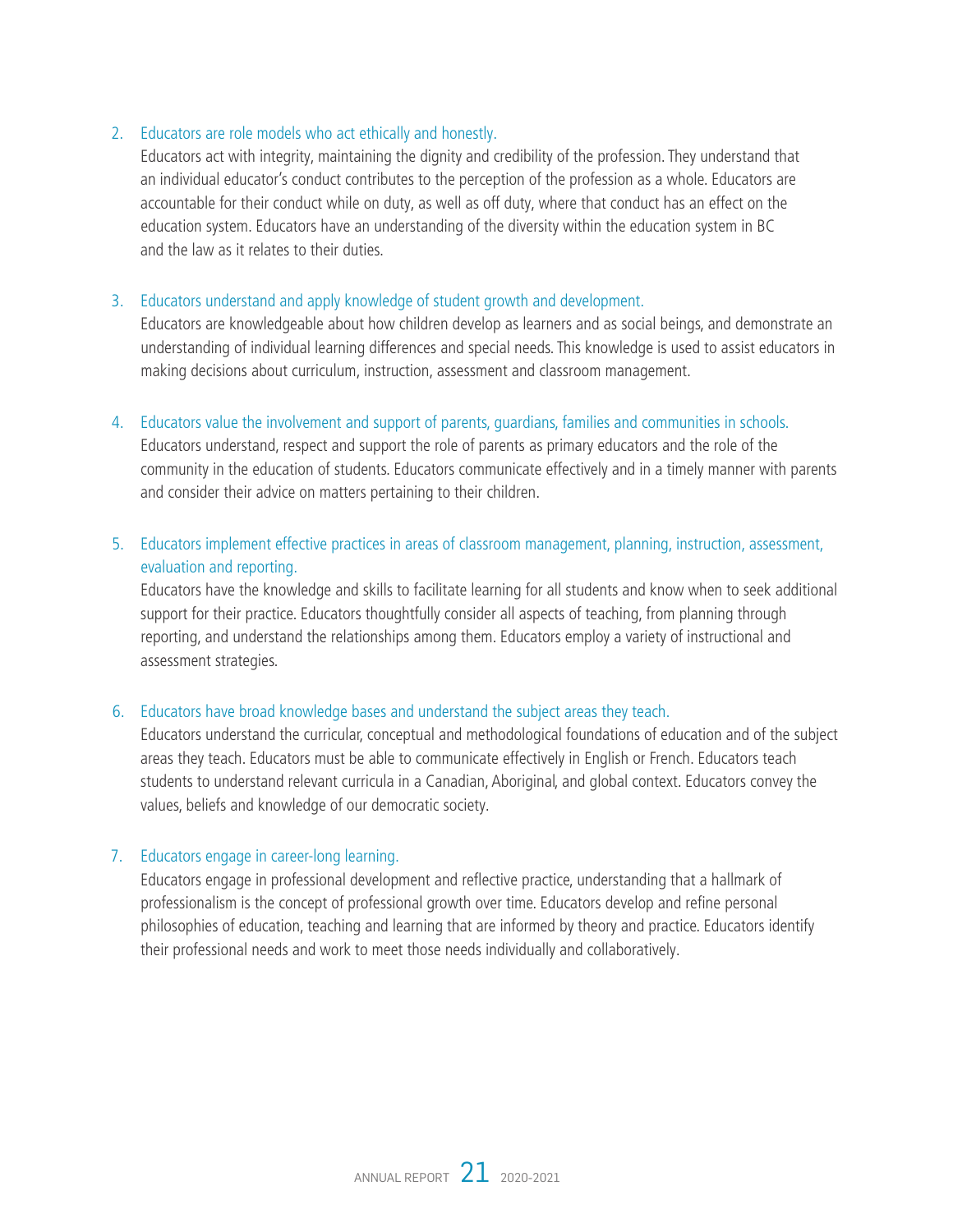#### <span id="page-23-0"></span>8. Educators contribute to the profession.

Educators support, mentor or encourage other educators and those preparing to enter the profession. Educators contribute their expertise to activities offered by their schools, districts, independent school authorities, professional organizations, post-secondary institutions or contribute in other ways.

### C | Justice Institute of BC Courses

In 2020-2021, the Justice Institute of BC continued to offer the following courses: Reinforcing Respectful Professional Boundaries and Creating a Positive Learning Environment. A third course, The Mindful Educator in Managing Conflict, was not held. The JIBC's calendar provided a description for each course:

#### Reinforcing Respectful Professional Boundaries

Teachers in the K-12 sector face a multitude of pressures and challenges in the modern classroom. Boundaries between the professional educator and the student can become blurred. With evolutions in social media and "student-centred" educational approaches, the potential for the blurring of boundaries increases. Through discussion and scenario analysis, this 3-day, face-to-face course will explore the moral and ethical gray zones that surface in professional relationships. You will define and identify the types of behaviours and situations that could threaten professional teacher conduct and stature. Finally, you will acquire assertive communication strategies to respectfully and clearly articulate professional boundaries when challenged. You will then be able to connect authentically with students while maintaining boundaries.

#### Creating a Positive Learning Environment

Designed for educators in the K-12 system, in this 3-day course you will deepen classroom management skills by exploring ways to respond to challenging classroom situations where the pressures are numerous, complex, and potentially contentious. You will examine how to deal constructively with teaching content process and student/ faculty relationship issues, heightened emotion, challenging participant behaviours, and conflict. Scenario-based simulations will provide the opportunity to practice relevant communication and intervention skills. Reflective practice will be encouraged through self-reflection and peer feedback.

#### The Mindful Educator in Managing Conflict

Through self-reflection, dialogue, exercises, and scenario practice, this 21-hour course will increase your awareness of how you perceive and personify your role as an educator in the K-12 sector in the face of conflict and anger. You will gain a working knowledge of Emotional Intelligence competencies as they relate to managing conflict and learn practical ways to enhance self-awareness, self-regard, self-regulation, assertiveness, stress tolerance and impulse control. With this gained insight, you will begin to construct more productive ways to address such challenges. This will increase capacity to make sound decisions, build mutually supportive relationships, and to handle stress and anger effectively. You will learn the necessary skills and approaches to help manage your own angry feelings and behaviours, and to effectively respond to anger in others. Topics such as anger triggers, self-management, defusing skills, the origins of personal expressions of anger and disengaging from angry encounters are explored.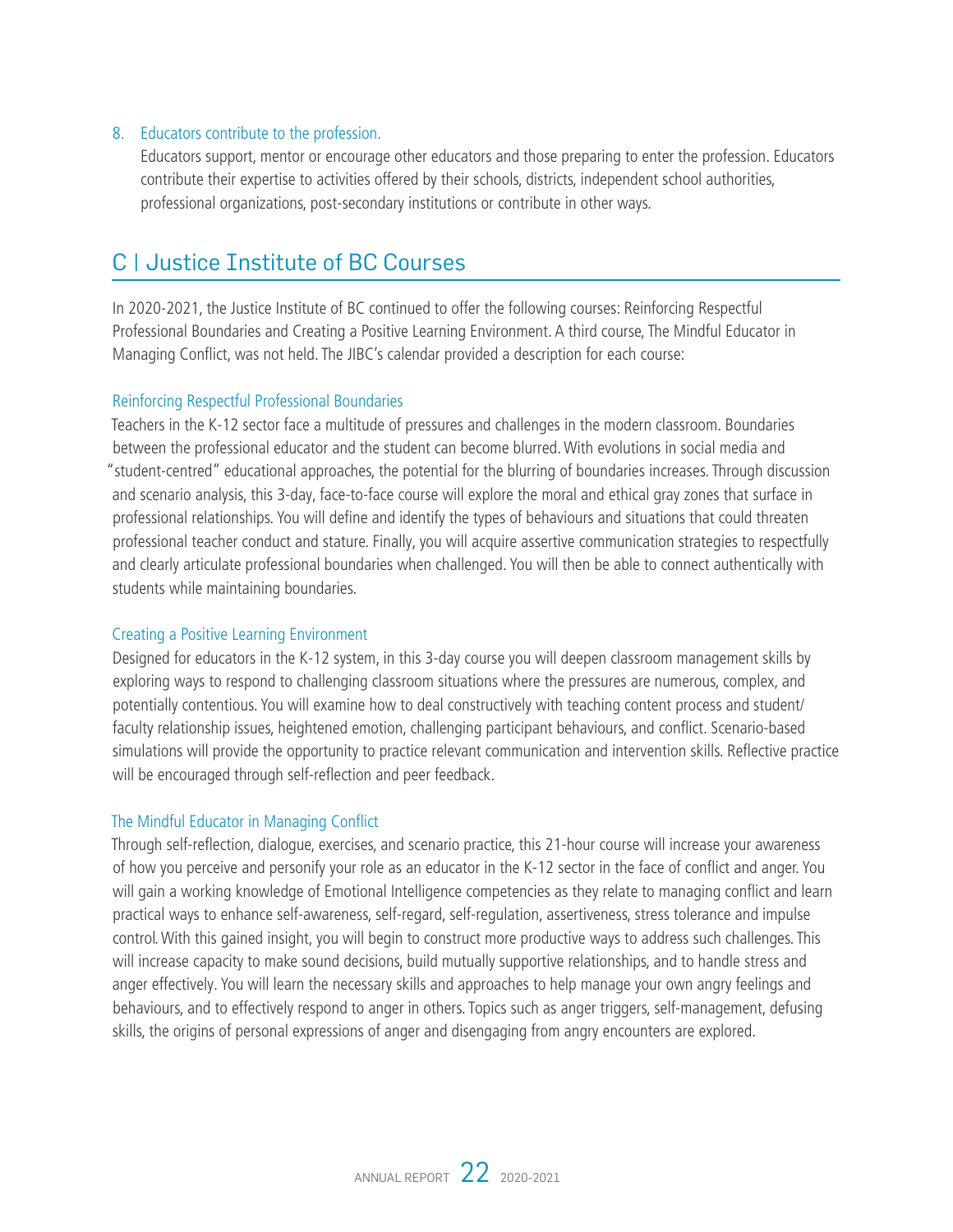<span id="page-24-0"></span>Although these courses were developed as remedial courses for teachers as part of the consent resolution process, they were offered in the general course offerings of the Justice Institute of British Columbia. They were available to the public and dealt with topics of interest to most teachers.

## D | Duty to Report

Under the Teachers Act, the School Act, the Independent School Act, and the Criminal Records Review Act, teachers and employers are required to report or self-report any instance of misconduct or incompetence of a teacher even if discipline has already been imposed at the employment level. The duty to report to the regulatory level protects the safety of children within the public and independent school systems and ensures that teachers who fail to meet the Standards for competence and conduct are held accountable.

#### Teachers' duty to report

Under section 38 of the Teachers Act, a teacher must promptly provide to the Commissioner a written and signed report if he/she has reason to believe that another teacher has engaged in conduct that involves any of the following:

- Physical harm to a student
- Sexual abuse or sexual exploitation of a student
- Significant emotional harm to a student

#### Self-reports of relevant or specified offences

Under section 17.9 of the Criminal Records Review Act, teachers are required to self-report promptly to the Director of Certification if they are criminally charged or convicted in relation to a "relevant offence or specified offence." These are offences listed in Schedule 1 or Schedule 3 of the Criminal Records Review Act.

#### **Employers**

Under section 16 of the School Act and section 7 of the Independent School Act, boards of education, superintendents and independent school principals or authorities have a duty to report the following to the Commissioner:

- A suspension or dismissal
- A resignation, if it is in the public interest to report the matter
- Discipline for misconduct involving:
	- Physical harm to a student or minor,
	- Sexual abuse or sexual exploitation of a student or minor, or
	- Significant emotional harm to a student or minor
- Conduct or competence considered to be in breach of the certification standards, if it is in the public interest to do so.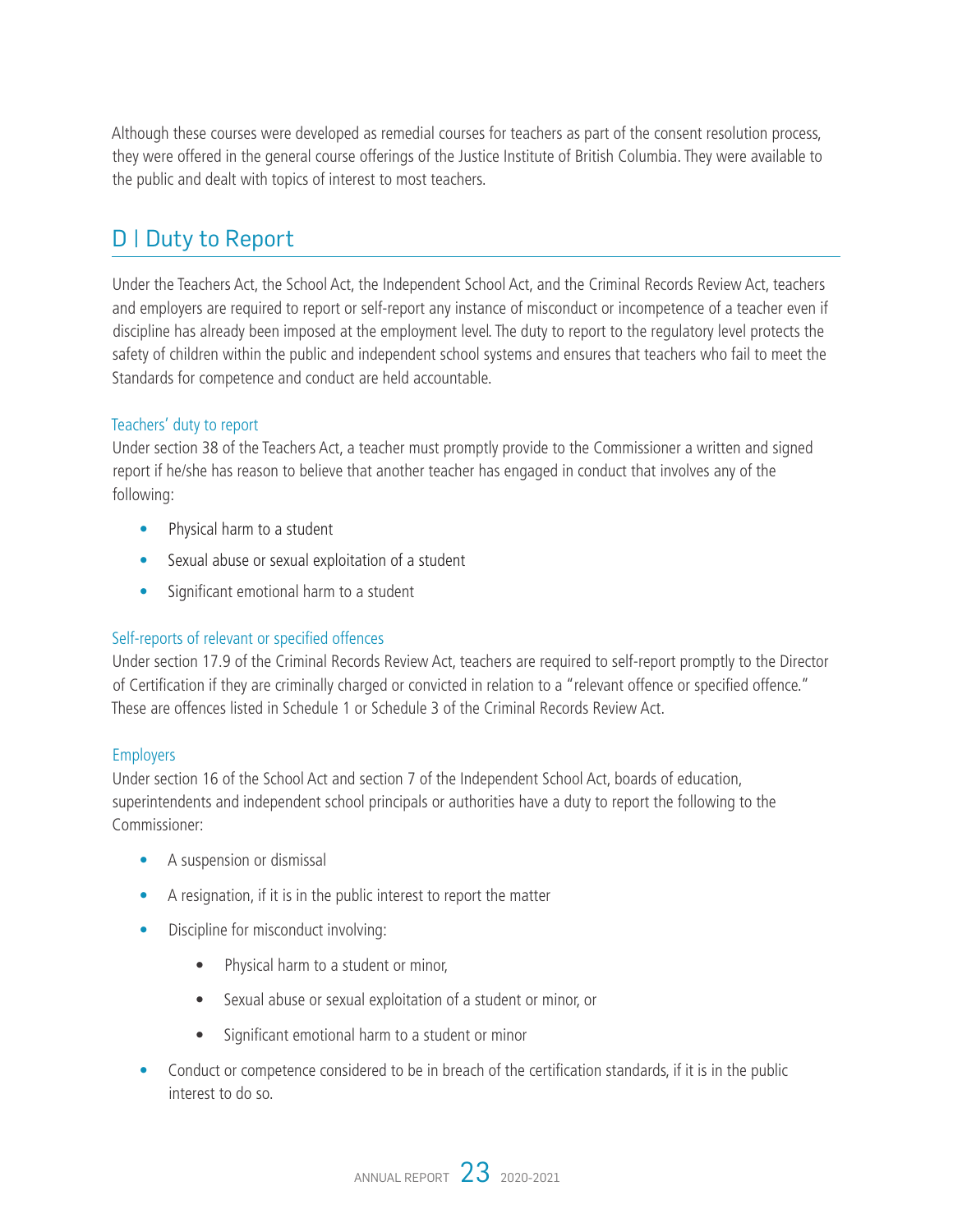## <span id="page-25-0"></span>E | Resources

#### RESOURCES FOR THE PUBLIC AND EDUCATION STAKEHOLDERS

Applicable legislation [Teachers Act](http://www.bclaws.ca/EPLibraries/bclaws_new/document/ID/freeside/00_11019_01) [Commissioner's Regulation](http://www.bced.gov.bc.ca/legislation/schoollaw/f.htm) [Commissioner's Rules](https://www2.gov.bc.ca/assets/gov/british-columbians-our-governments/organizational-structure/boards-commissions-tribunals/bc-commissioner-for-teacher-regulation/commissioner_rules.pdf) [School Act](http://www2.gov.bc.ca/assets/gov/education/administration/legislation-policy/legislation/schoollaw/revisedstatutescontents.pdf) [Independent School Act](http://www2.gov.bc.ca/assets/gov/education/administration/legislation-policy/legislation/schoollaw/independent_school_act_contents.pdf)

Other relevant legislation [Criminal Records Review Act](http://www.bclaws.ca/Recon/document/ID/freeside/00_96086_01) [Administrative Tribunals Act](http://www.bclaws.ca/civix/document/id/complete/statreg/04045_01)

Standards for Educators in BC [Professional Standards for BC Educators](https://www2.gov.bc.ca/assets/gov/education/kindergarten-to-grade-12/teach/teacher-regulation/standards-for-educators/edu_standards.pdf) [Independent School Teacher Conduct and Competence Standards](https://www2.gov.bc.ca/assets/gov/education/kindergarten-to-grade-12/teach/teacher-regulation/standards-for-educators/edu_standards_is.pdf) [Understanding Your Duty to Report Brochure](https://www2.gov.bc.ca/assets/gov/education/kindergarten-to-grade-12/teach/teacher-regulation/standards-for-educators/duty_to_report.pdf)

**Complaints** [Making a Complaint FAQs and Toolkit](https://www2.gov.bc.ca/assets/gov/education/kindergarten-to-grade-12/teach/teacher-regulation/standards-for-educators/complaint_faq_tools.pdf) [Complaint Form](https://www2.gov.bc.ca/assets/gov/education/kindergarten-to-grade-12/teach/teacher-regulation/standards-for-educators/complaint_form.pdf)

Contact Information Commissioner for Teacher Regulation – to make comments Email: [CommissionerTeacherRegulation@gov.bc.ca](mailto:CommissionerTeacherRegulation%40gov.bc.ca?subject=)

Intake area – to ask questions about making a complaint Email: [trb.intake@gov.bc.ca](mailto:trb.intake%40gov.bc.ca?subject=)

To obtain a copy of these resources or to get more information on the work of the Commissioner, visit [https://www2.](https://www2.gov.bc.ca/gov/content?id=664A4DD8A21D4D8DB14A064A58C5AEEE ) [gov.bc.ca/gov/content/governments/organizational-structure/ministries-organizations/boards-commissions-tribunals/](https://www2.gov.bc.ca/gov/content?id=664A4DD8A21D4D8DB14A064A58C5AEEE ) [commissioner-for-teacher-regulation](https://www2.gov.bc.ca/gov/content?id=664A4DD8A21D4D8DB14A064A58C5AEEE )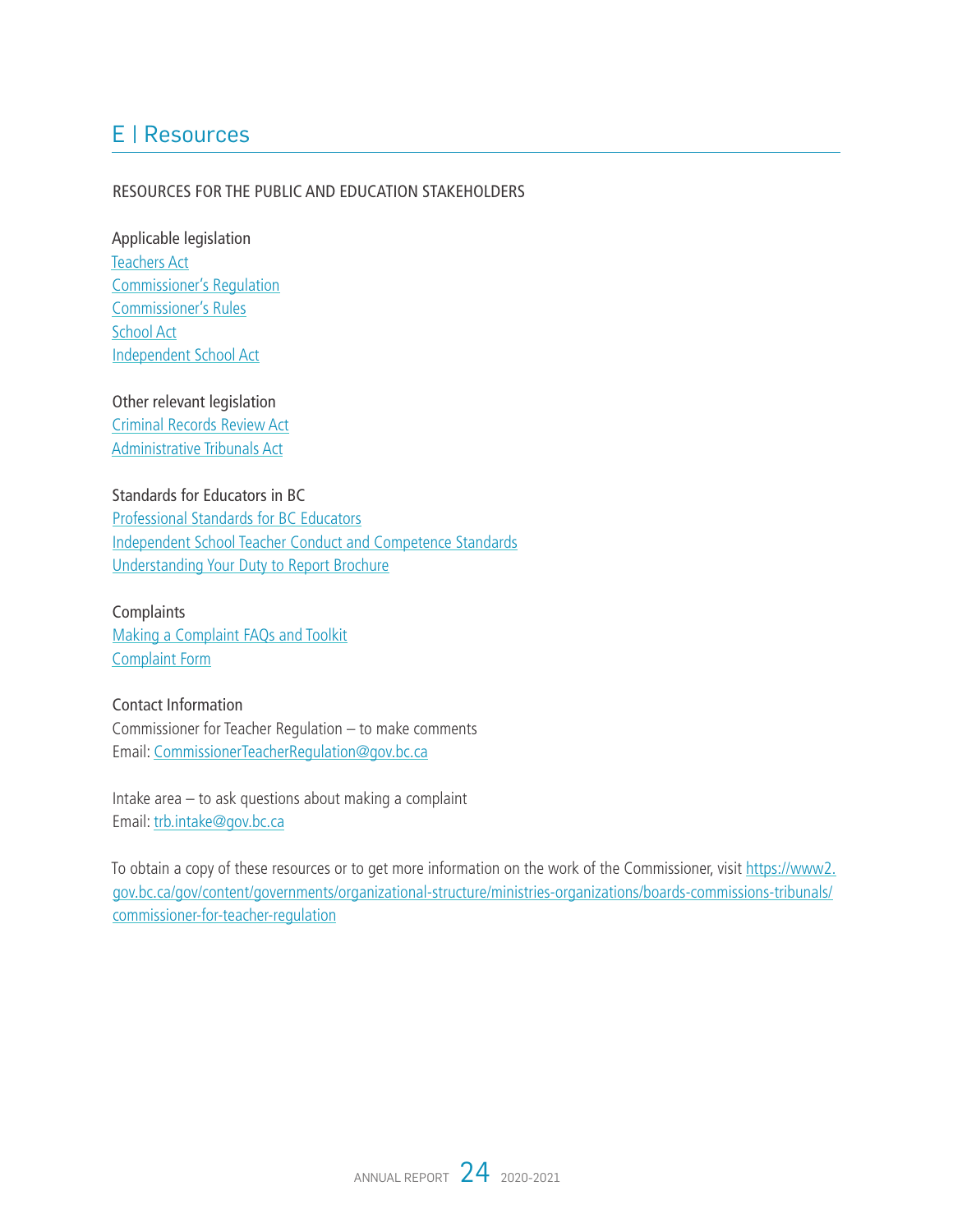